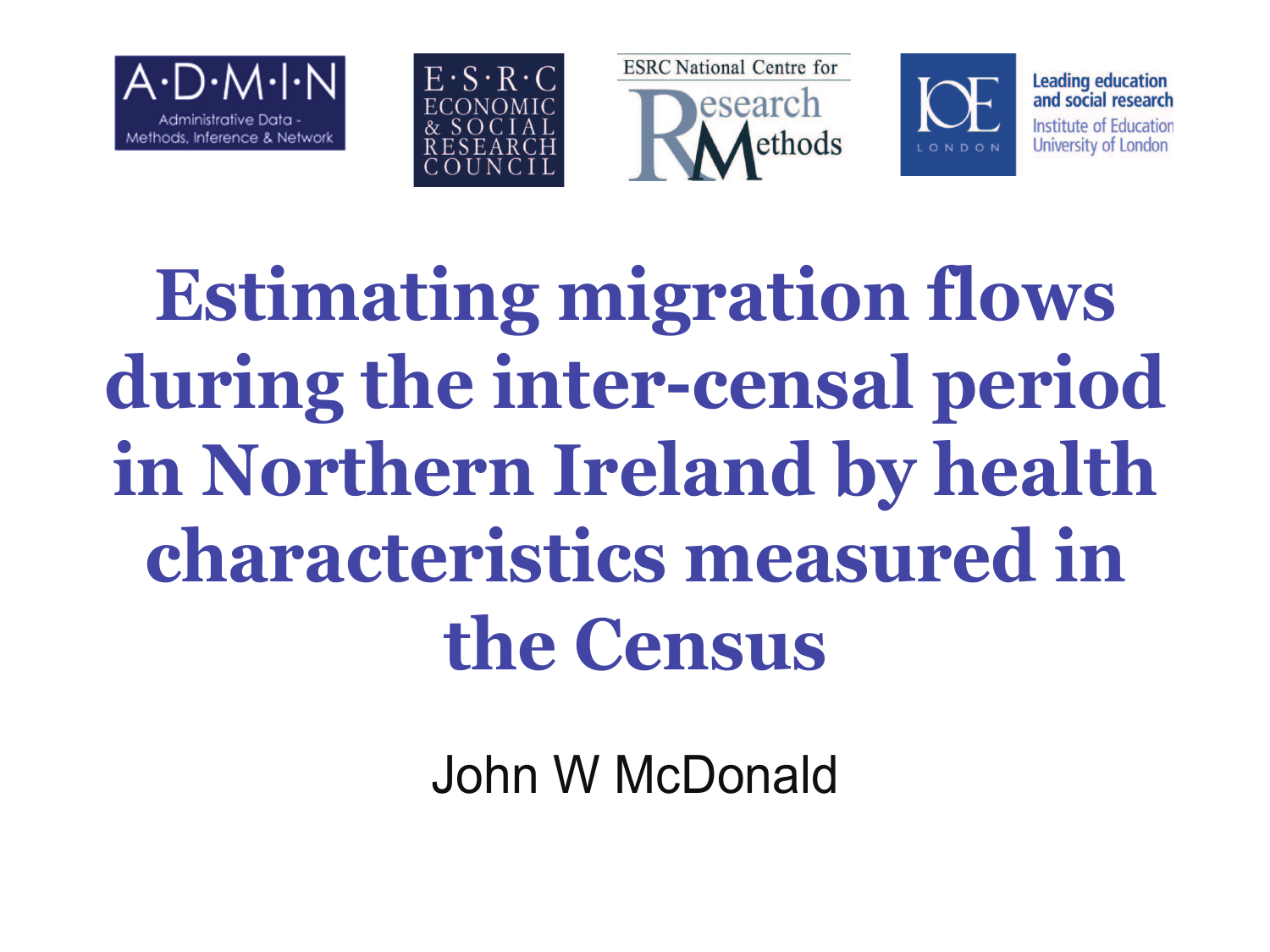# **Outline**

- $\Box$  migration of British residents born in New Commonwealth - <sup>4</sup> by <sup>4</sup> table
- $\textcolor{black}{\Box}$  migration in NI by health status measured in the Census - <sup>3</sup> by <sup>3</sup> table(s)
- $\textcolor{black}{\Box}$  features of migration data & QI model
- Bayesian framework for inference
- $\Box$  results, discussion and model extensions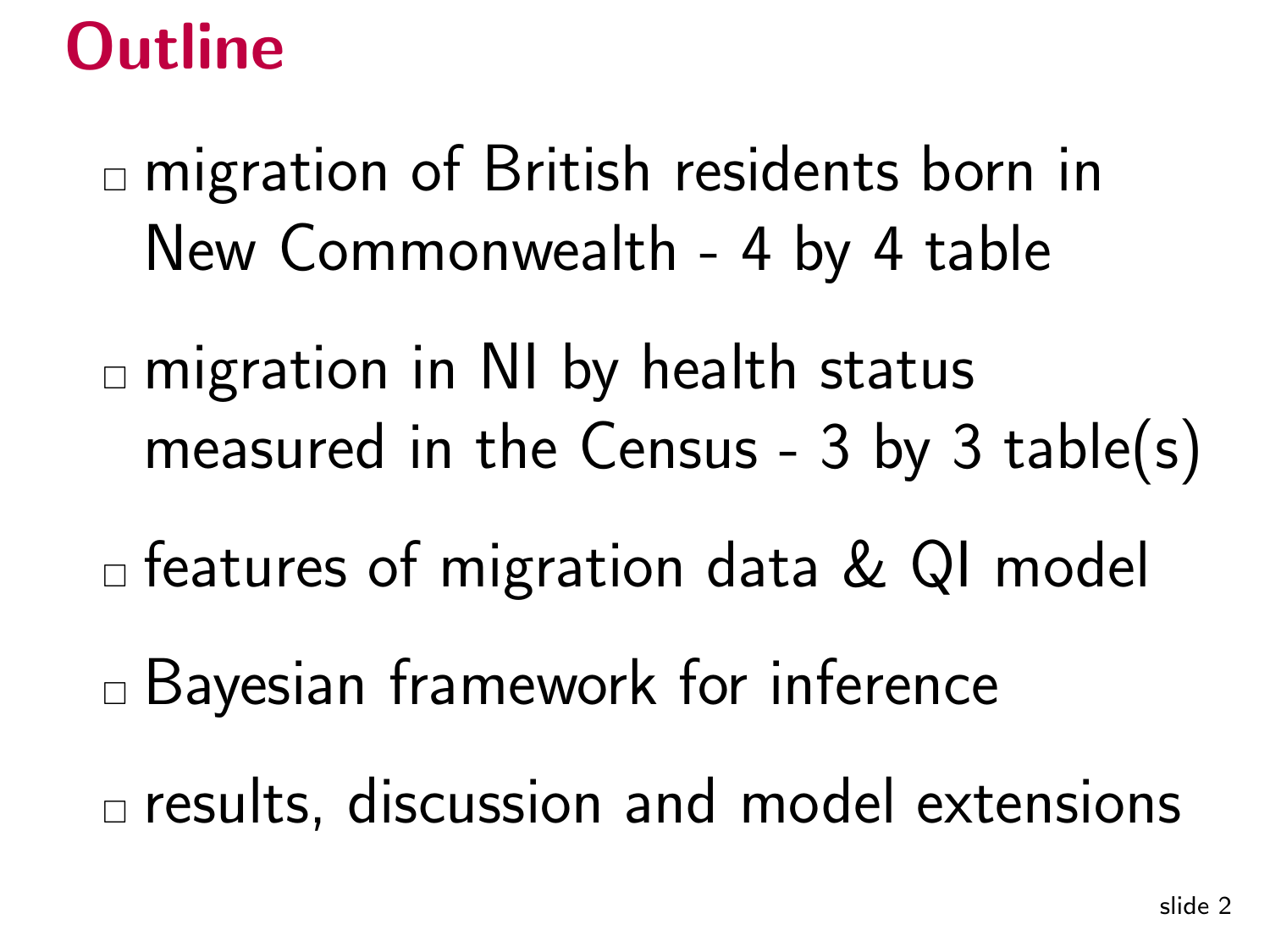# Residence in <sup>1966</sup> & <sup>1971</sup>

| Residence |     | Residence in 1971        |           |      |         |
|-----------|-----|--------------------------|-----------|------|---------|
| in 1966   | CC. | L&Y                      | <b>WM</b> | GL   | Total   |
| CC        | 118 | 12                       |           | 23   | 160     |
| L&Y       | 14  | 2 1 2 7                  | 86        | 130  | 2 3 5 7 |
| <b>WM</b> | 8   | 69                       | 2548      | 107  | 2732    |
| GL        | 12  | 110                      | 88        | 7712 | 7922    |
| Total     |     | 152 2318 2729 7972 13171 |           |      |         |

slide <sup>3</sup>CC: Central Clydeside L&Y: Lancashire & YorkshireWM: West Midlands GL: Greater London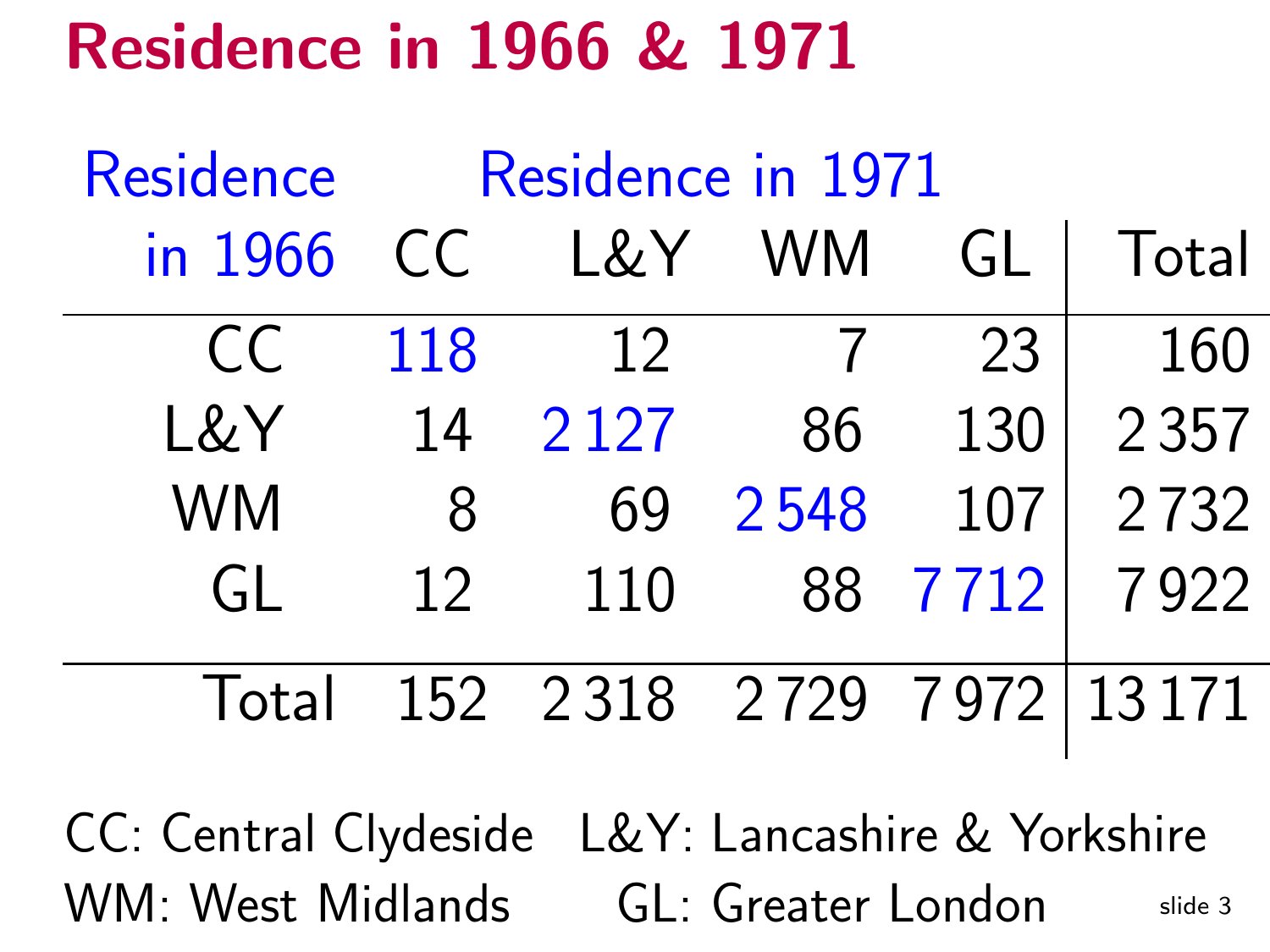# Migration from <sup>1966</sup> to <sup>1971</sup> (flows)

| Residence  |    | Residence in 1971 |     |     |            |
|------------|----|-------------------|-----|-----|------------|
| in 1966 CC |    | L&Y WM            |     |     | GL   Total |
| CC         |    | 12                |     | 23  | 42         |
| L&Y        | 14 |                   | 86  | 130 | 230        |
| <b>WM</b>  | 8  | 69                |     | 107 | 184        |
| GL         | 12 | 110               | 88  |     | 210        |
| Total 34   |    | 191               | 181 | 260 | 666        |

slide <sup>4</sup>CC: Central Clydeside L&Y: Lancashire & YorkshireWM: West Midlands GL: Greater London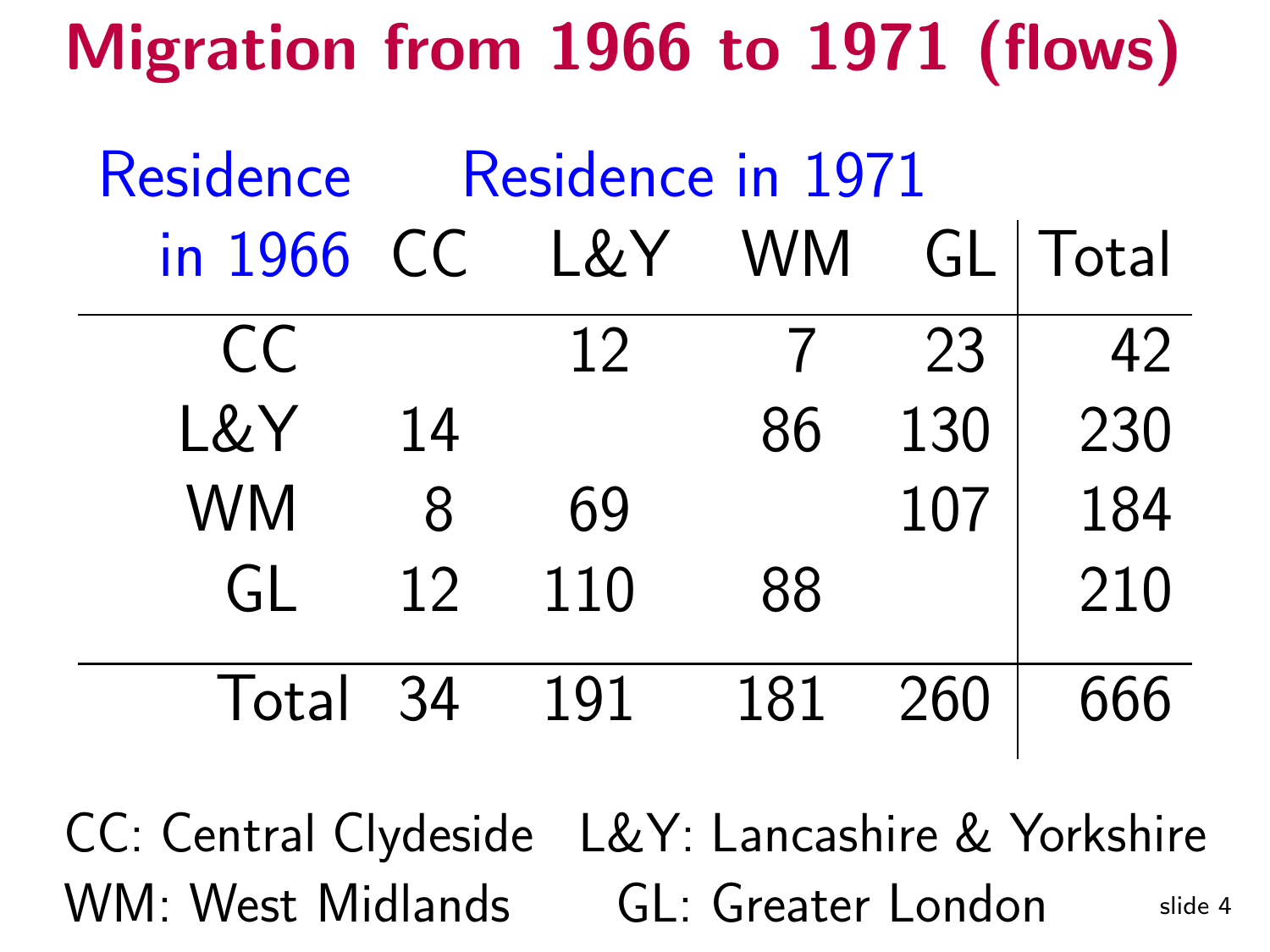# Model origin-destination flows

$$
\log \mathsf{flow}_{ij} = \mu + \alpha_i + \beta_j, \ +\lambda_{ij} \qquad i \neq j
$$

- $\mu$  $\mu$  - overall level of migration
- $\alpha_i$  -- pushing factor for  $i$  th origin
- $\beta_j$ - pulling factor for  $j$  th destination
- $\lambda_{ij}$  origin  $i$  and destination  $j$  interaction

quasi-independence (QI) if  $\lambda_{ij}=0$  for  $i\neq j$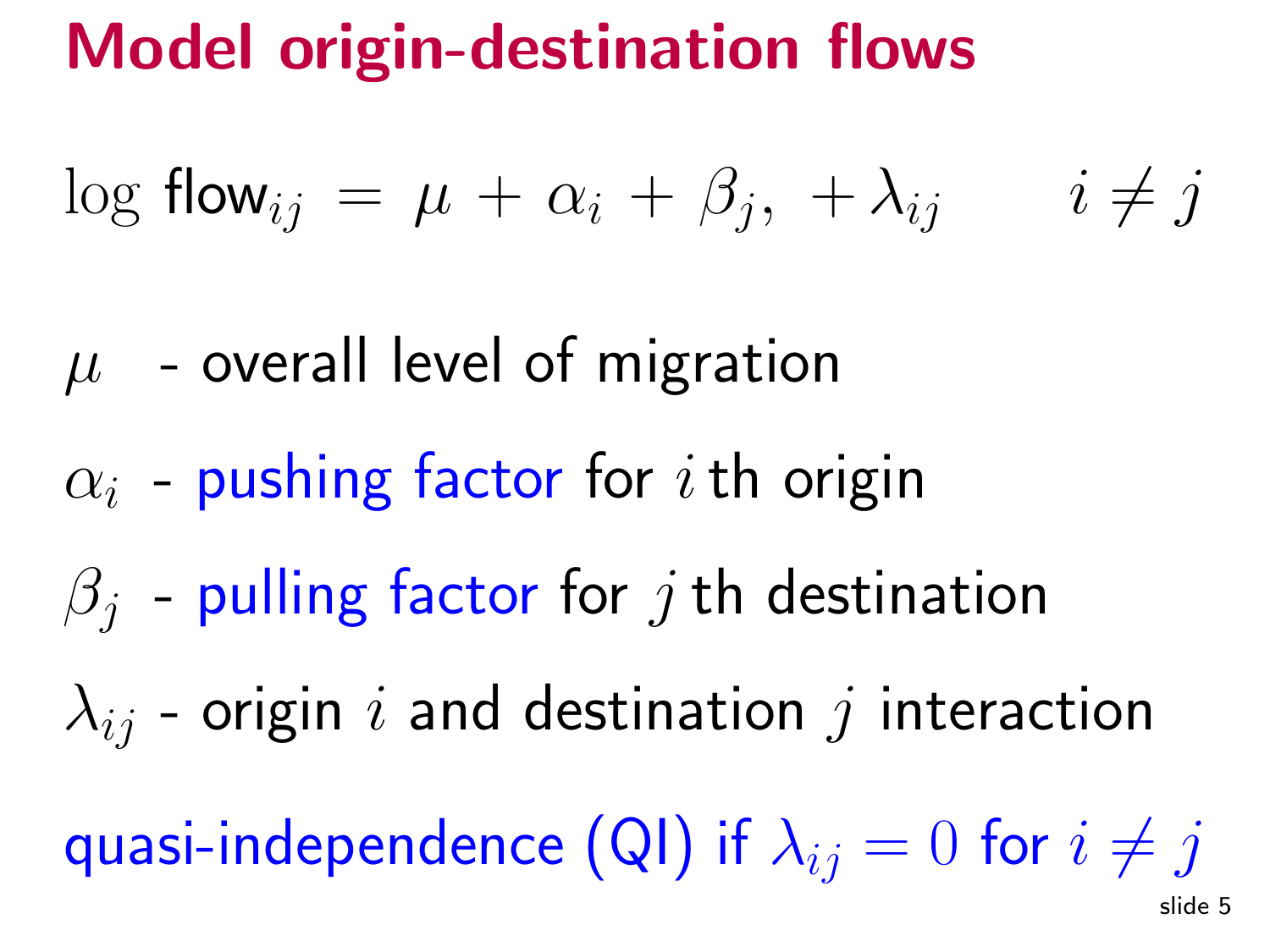Adjusted residuals: QI off diagonal

Residence Residence in 1971 in <sup>1966</sup> CC L&Y WM GL $CC$  -.27 -1.38 1.47 L&Y 81 1.25 -1.71 WM -.36 -.56 .74  $G1 - 47$   $72 - 44$ 

 $L^2$  <sup>=</sup> $4.367$  on 5 df, p  $= .50$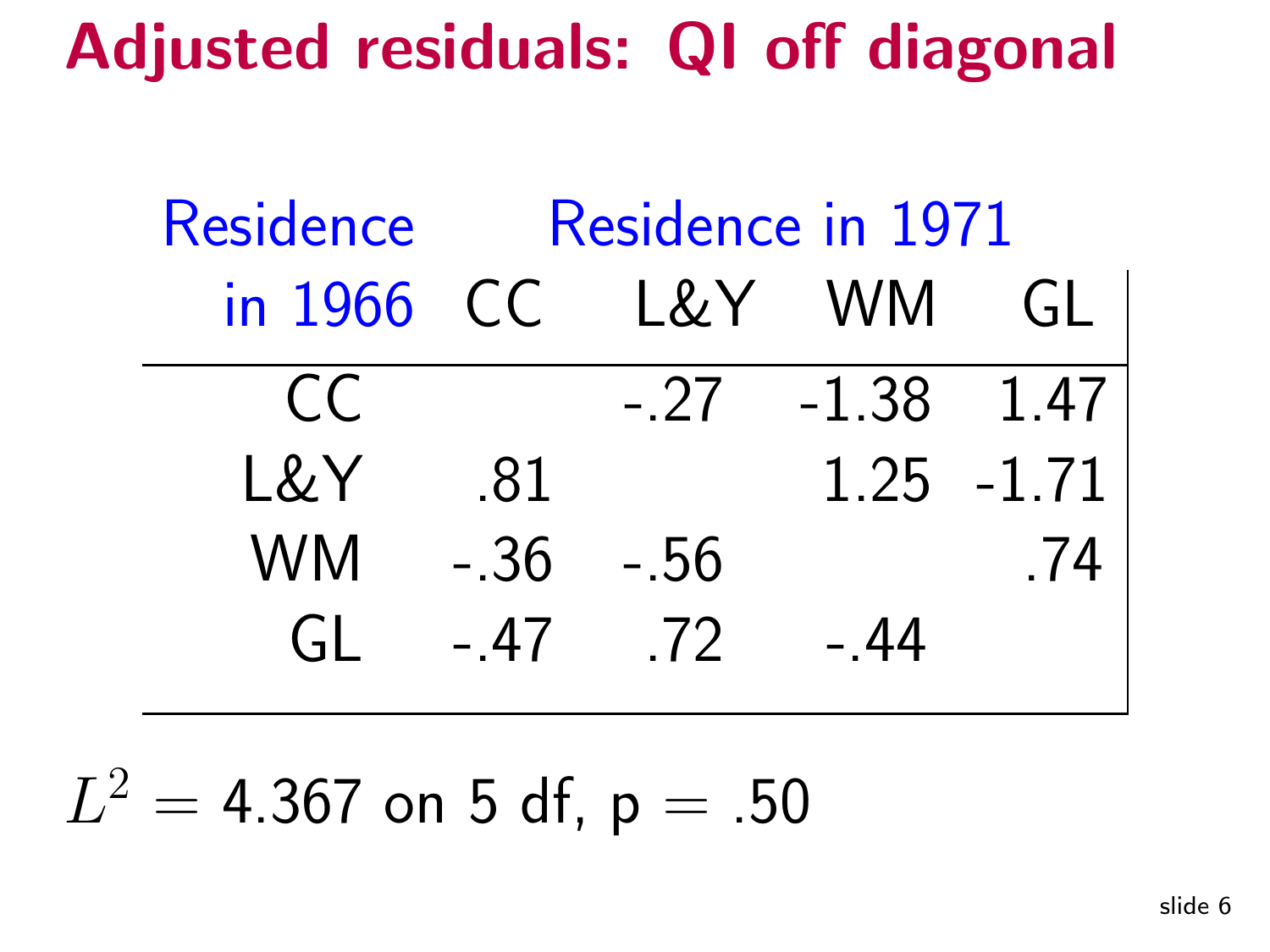#### Features of migration flow data

 $\overline{\phantom{a}}$  $\Box$  interested in off-diagonal cells (flows)

 $\Box$  often flows partially observed, i.e. some/all off-diagonal cell counts missing

 $\mathcal{L}_{\mathcal{A}}$  $\square$  accurate external estimates of the marginal totals may be available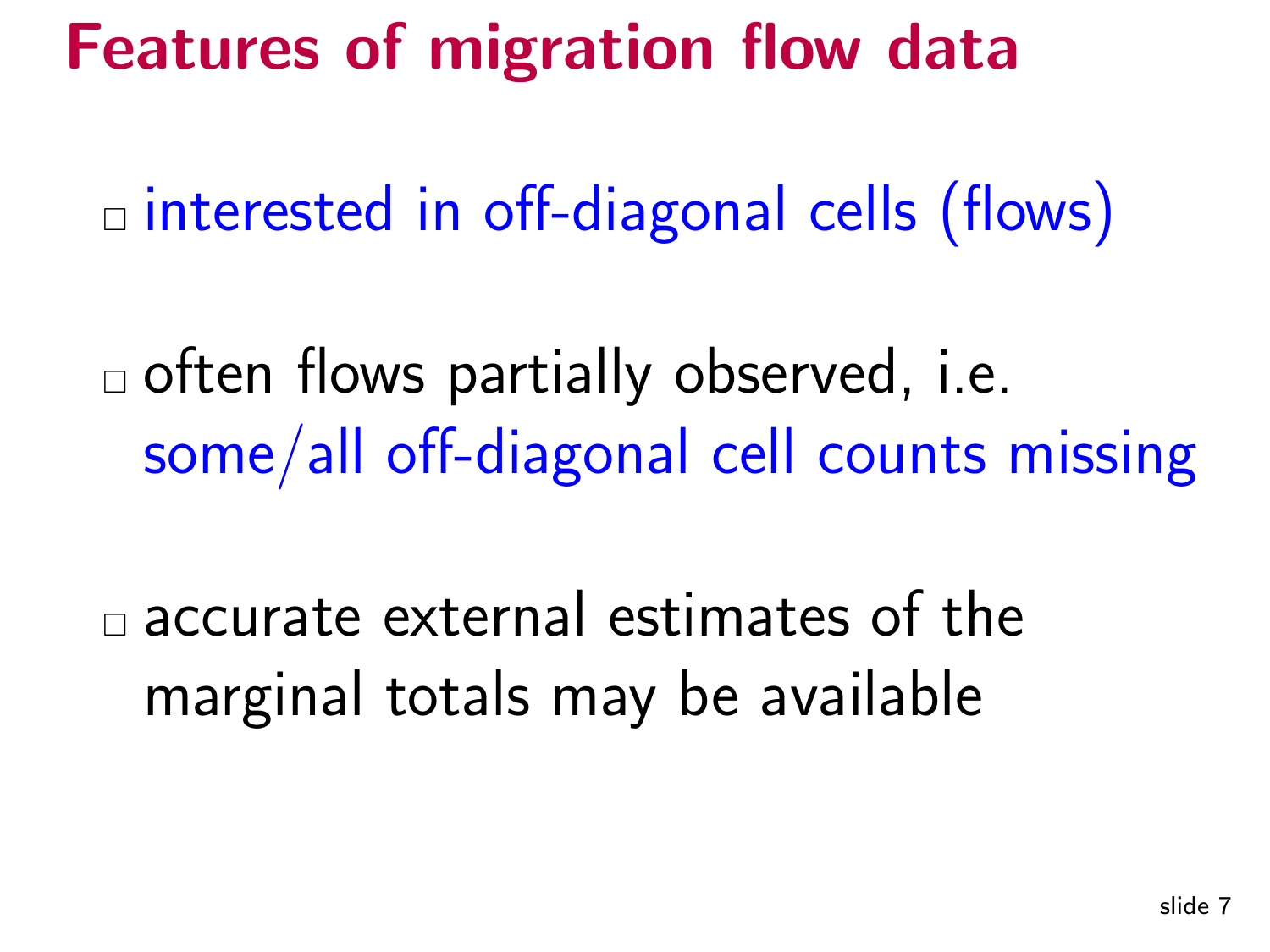# Only marginal totals of flows known

| <b>Residence</b>           | Residence in 1971 |         |     |
|----------------------------|-------------------|---------|-----|
| in 1966 CC L&Y WM GL Total |                   |         |     |
| CC                         |                   |         | 42  |
| L&Y                        |                   |         | 230 |
| <b>WM</b>                  |                   |         | 184 |
| GL                         |                   |         | 210 |
| Total 34                   | 191               | 181 260 | 666 |

slide <sup>8</sup>CC: Central Clydeside L&Y: Lancashire & YorkshireWM: West Midlands GL: Greater London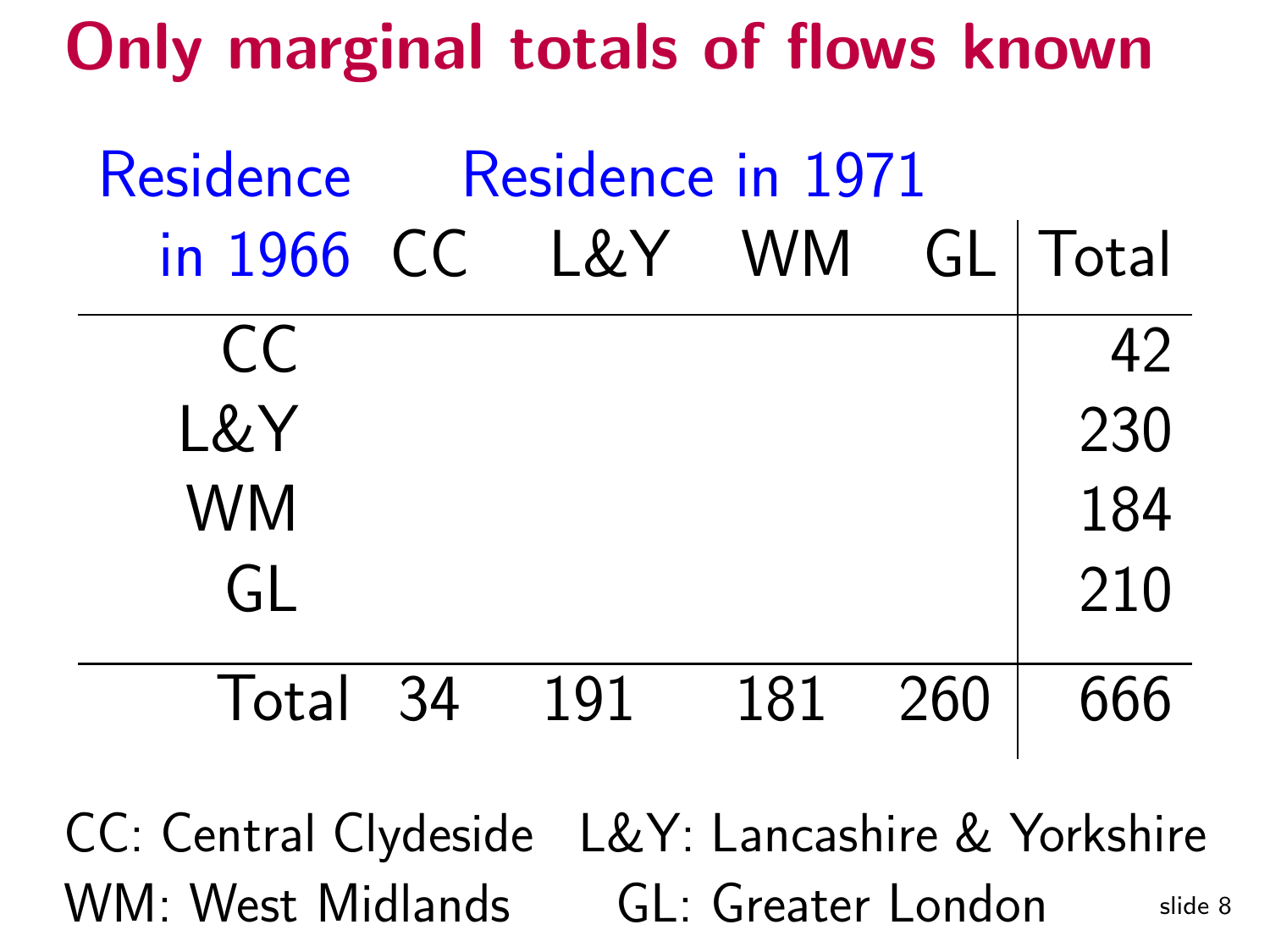LS, SLS & NILS have differencesslide <sup>9</sup>ONS Longitudinal Study (LS)Scottish Longitudinal Study (SLS)Northern Ireland Longitudinal Study (NILS)LS & SLS - initial sample from the censusNILS - initial sample from health cardregistration dataNILS linked twice yearly to health cardregistration data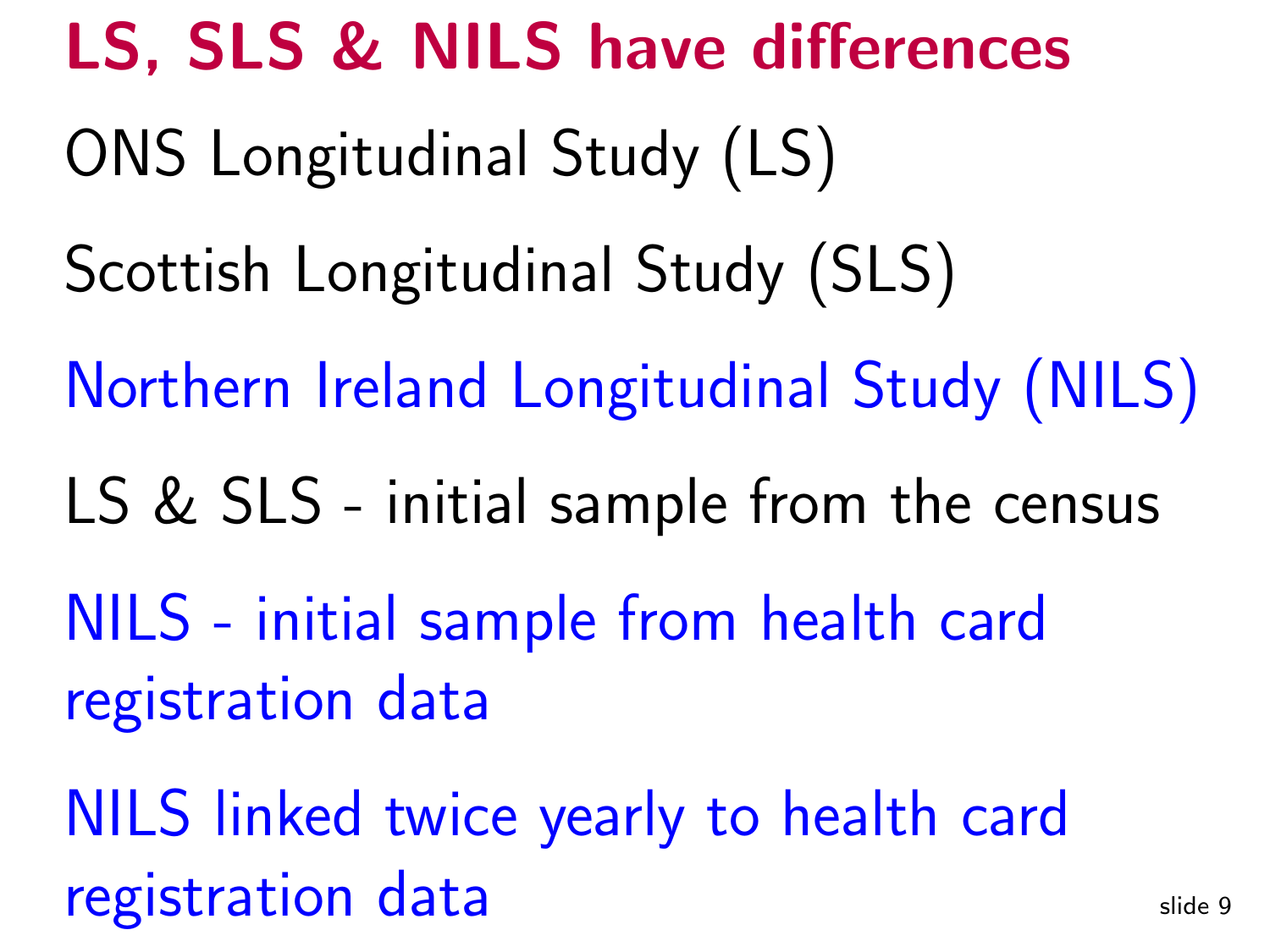|                                     | <b>E&amp;W LS</b> | <b>SLS</b>                      | <b>NILS</b> |  |
|-------------------------------------|-------------------|---------------------------------|-------------|--|
| <b>Number</b><br><b>Dates</b>       |                   | 20                              | 104         |  |
| <b>Size</b>                         | 500,000           | 300,000                         | 500,000     |  |
|                                     | (1%)              | (5%)                            | (28%)       |  |
| <b>Start Date</b>                   | 1971              | 1991                            | 2001        |  |
| <b>Number of</b><br><b>Censuses</b> |                   | $\bf{2}$                        |             |  |
| Data on                             |                   | <b>Births to sample mothers</b> |             |  |
| all 3 LSs                           |                   | <b>Births of sample members</b> |             |  |
|                                     |                   | Deaths of sample members        |             |  |
|                                     | <b>Immigrants</b> |                                 |             |  |
|                                     |                   | <b>Embarkations</b>             |             |  |
|                                     |                   | Widow(er)hoods                  |             |  |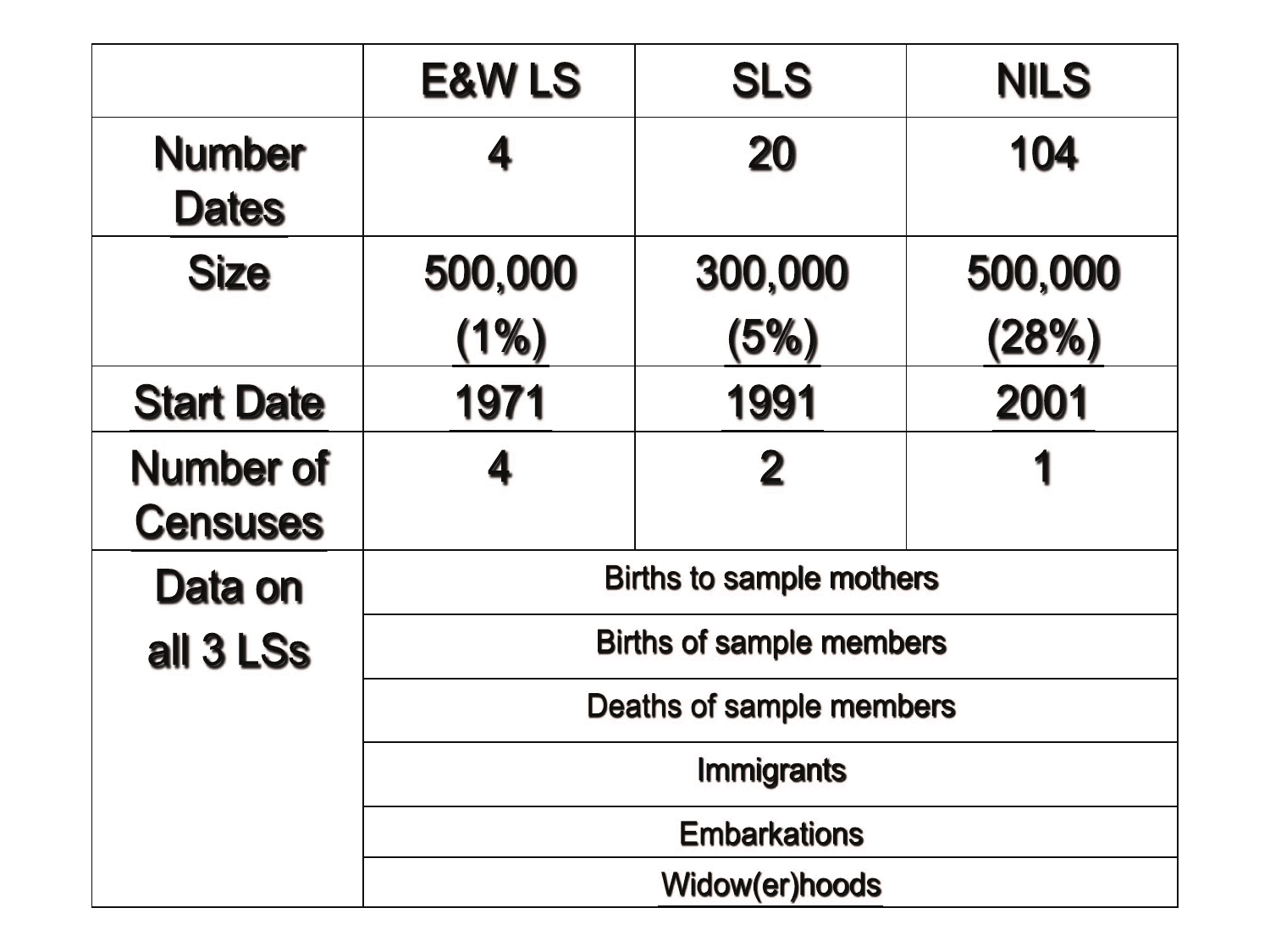|                                   | <b>E&amp;W LS</b> | <b>SLS</b> | <b>NILS</b> |
|-----------------------------------|-------------------|------------|-------------|
| <b>Births to Sample Fathers</b>   |                   |            |             |
| <b>Stillbirths/ Infant Deaths</b> |                   |            |             |
| <b>Internal Migration</b>         |                   |            |             |
| <b>Cancer Registrations</b>       |                   |            |             |
| <b>Hospital Episodes</b>          |                   |            |             |
| <b>Education</b>                  |                   |            |             |
| <b>Marriages</b>                  |                   |            |             |
| <b>Claimant Count</b>             |                   |            |             |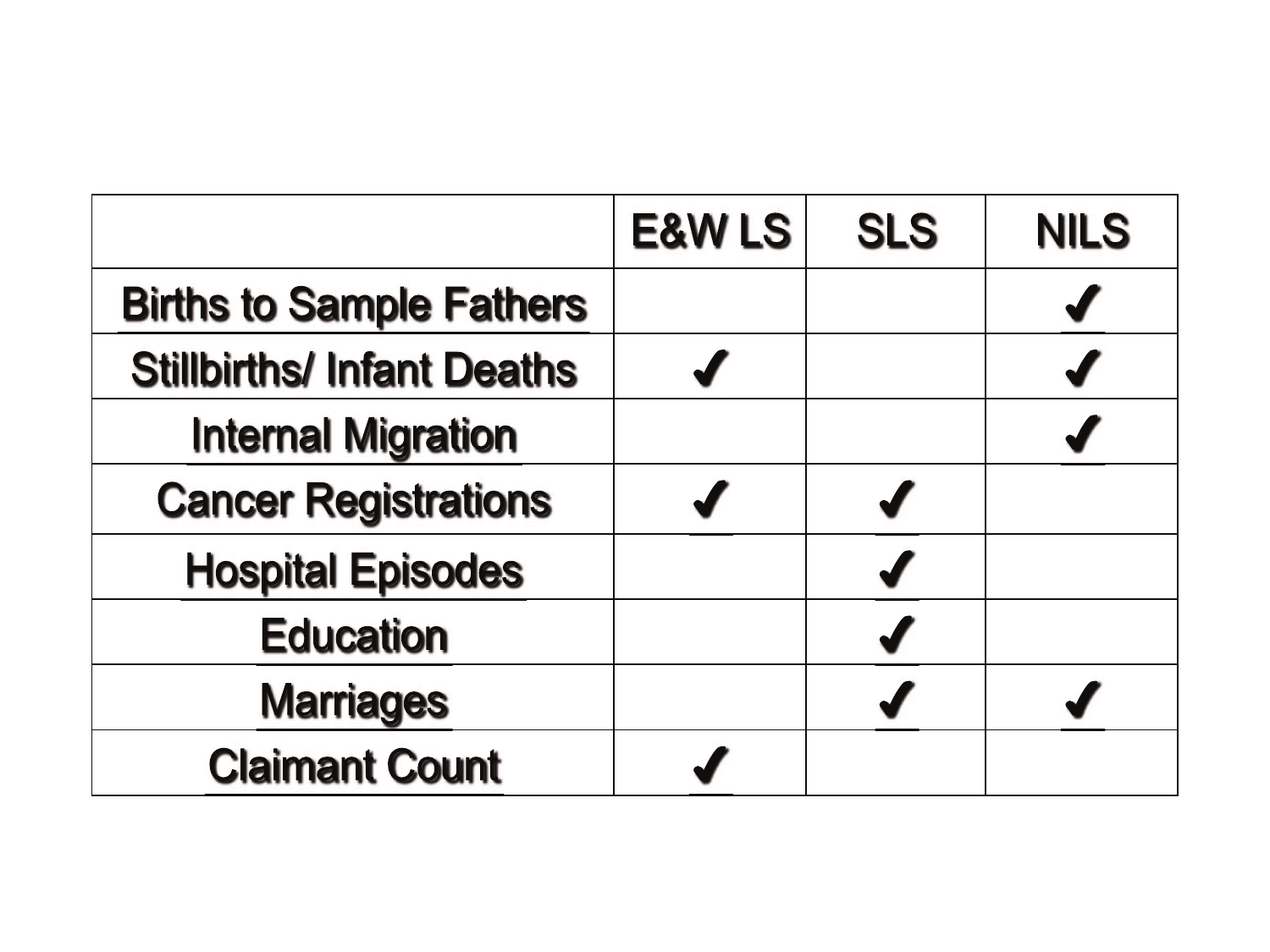# NILS data

access from NISRA safe setting

research must relate to health

all primary data analysis in safe setting

outputs must be cleared so they do notraise confidentiality or disclosure issues

must work with aggregated categories so all cell counts  $>$  disclosure value of 10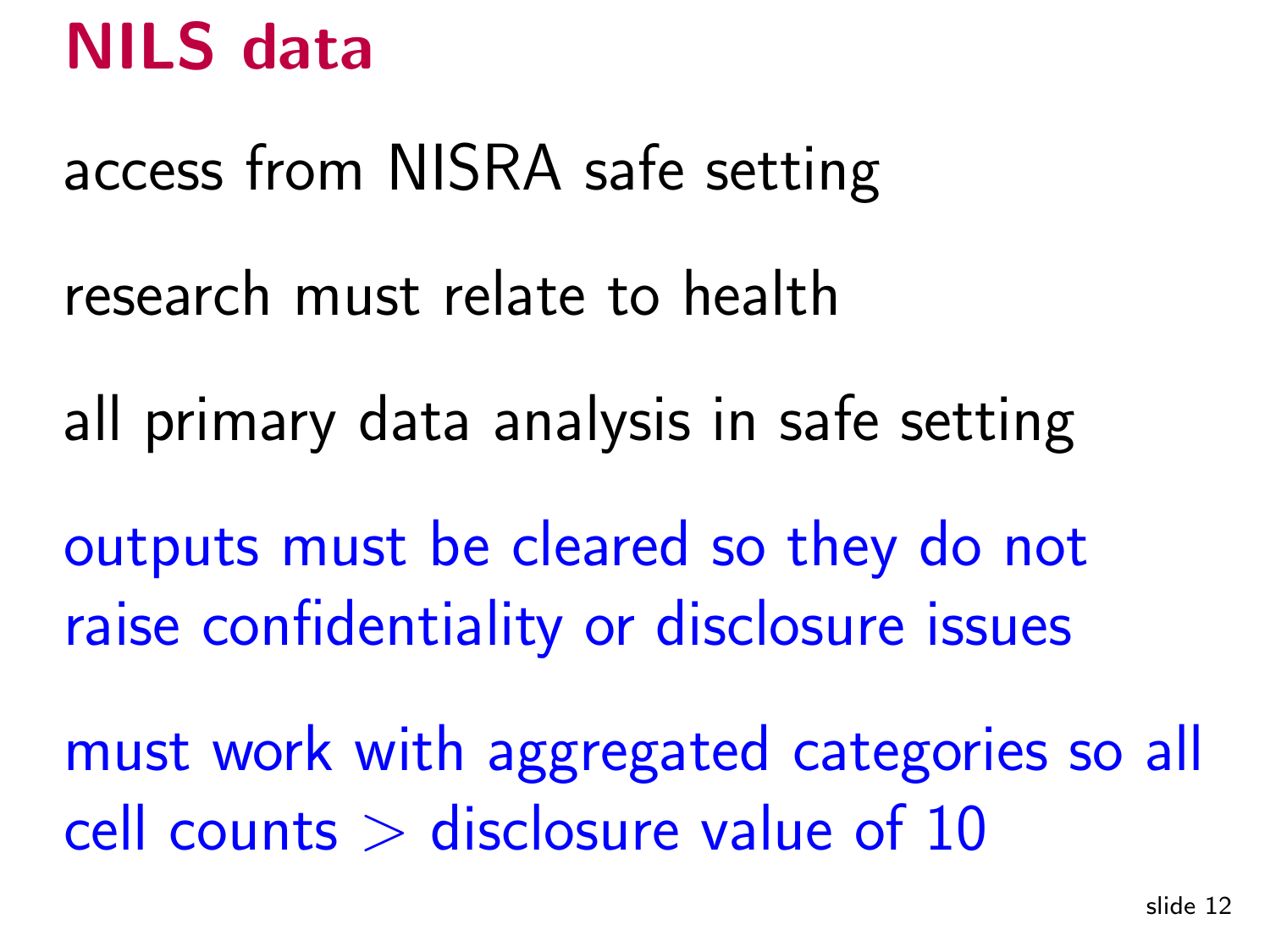# NILS flows crossing LGD boundaries

| Residence        |        | Residence June 2008     |  |
|------------------|--------|-------------------------|--|
| <b>July 2007</b> |        | Belfast Eastern Western |  |
| <b>Belfast</b>   | $\Box$ |                         |  |
| Eastern          |        |                         |  |
| Western          |        |                         |  |

by long term limiting illness reported inCensus: Yes, No, non-Census NILS member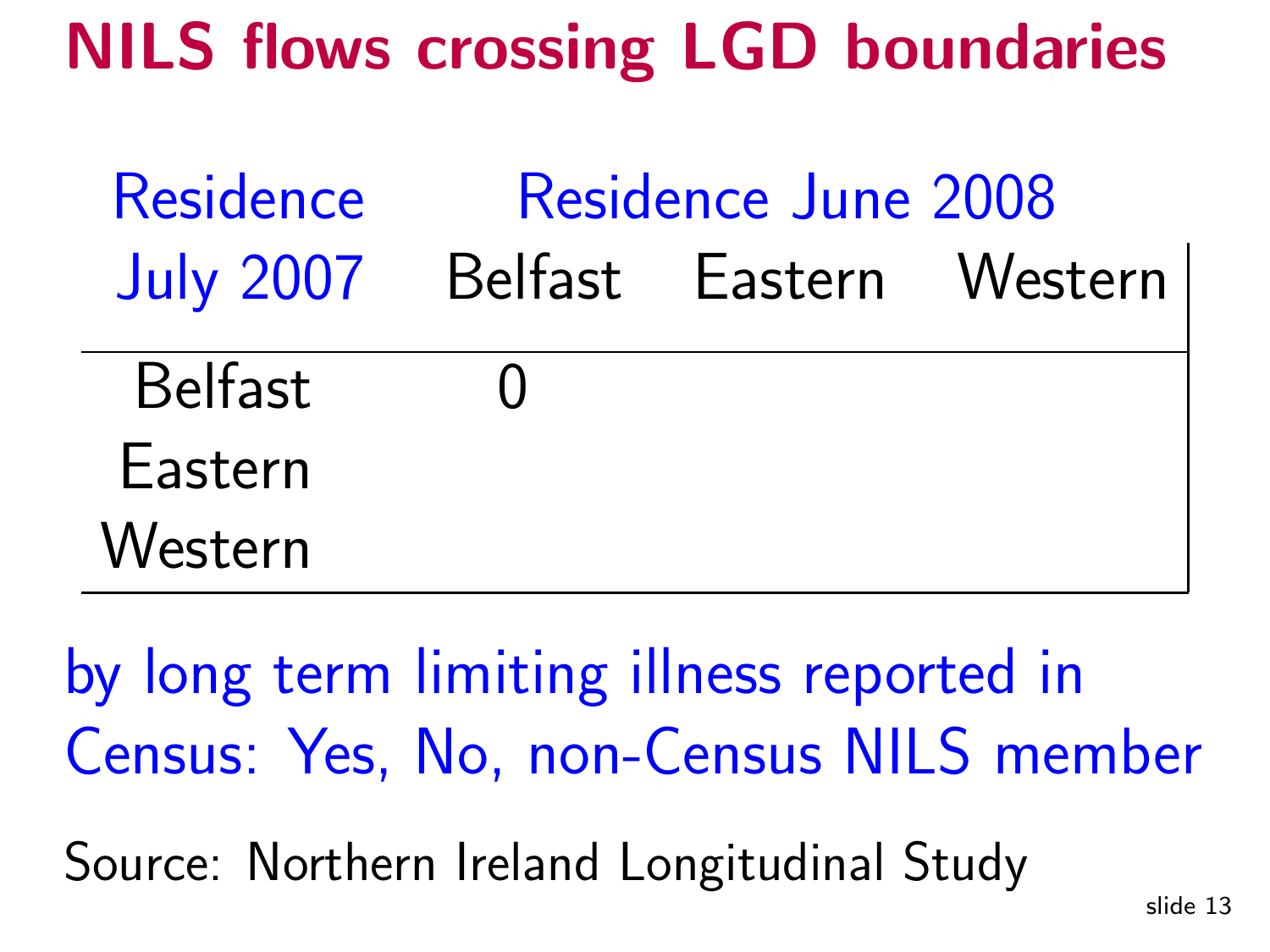# NILS flows crossing LGD boundaries

| Residence        | <b>Residence June 2008</b> |         |         |       |
|------------------|----------------------------|---------|---------|-------|
| <b>July 2007</b> | <b>Belfast</b>             | Eastern | Western | Total |
| <b>Belfast</b>   |                            | 186     | 25      | 211   |
| Eastern          | 111                        | 263     | 64      | 438   |
| Western          | 27                         | 60      | 147     | 234   |
| Total            | 138                        | 509     | 236     | 883   |

 $long$  term limiting illness  $=$  Yes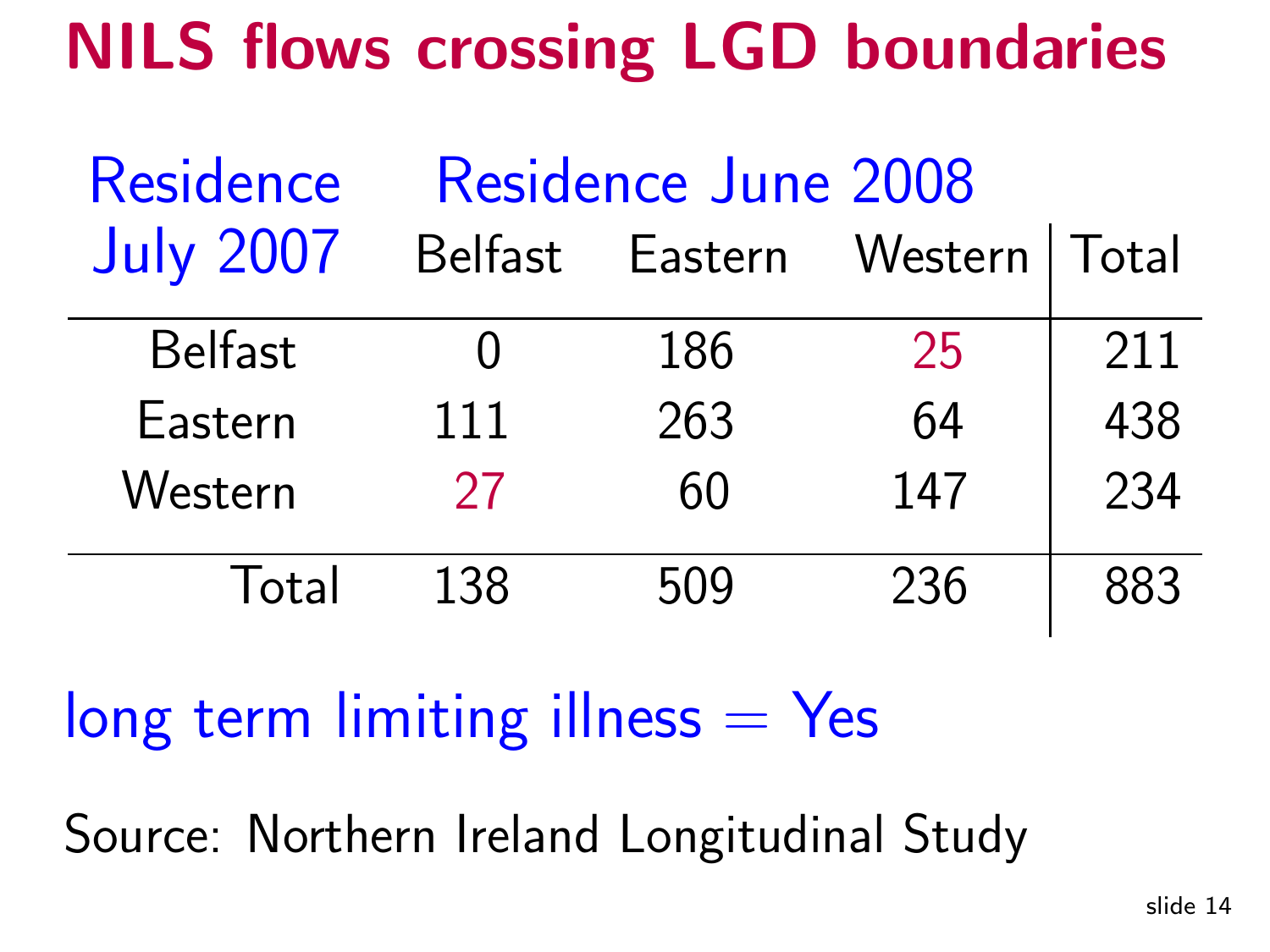Adjusted residuals: QI not (1,1) cell

| Residence        | Residence June 2008 |                 |         |  |
|------------------|---------------------|-----------------|---------|--|
| <b>July 2007</b> |                     | Belfast Eastern | Western |  |
| <b>Belfast</b>   | $\mathbf{\Omega}$   | 7.31            | $-7.31$ |  |
| Eastern          | 4.22                | 3.50            | $-7.08$ |  |
| Western          | $-4.22$             | $-10.37$        | 15.41   |  |

 $long$  term limiting illness  $=$  Yes  $L^2$  $\equiv$  223.4 on <sup>3</sup> df Source: Northern Ireland Longitudinal Study

slide <sup>15</sup>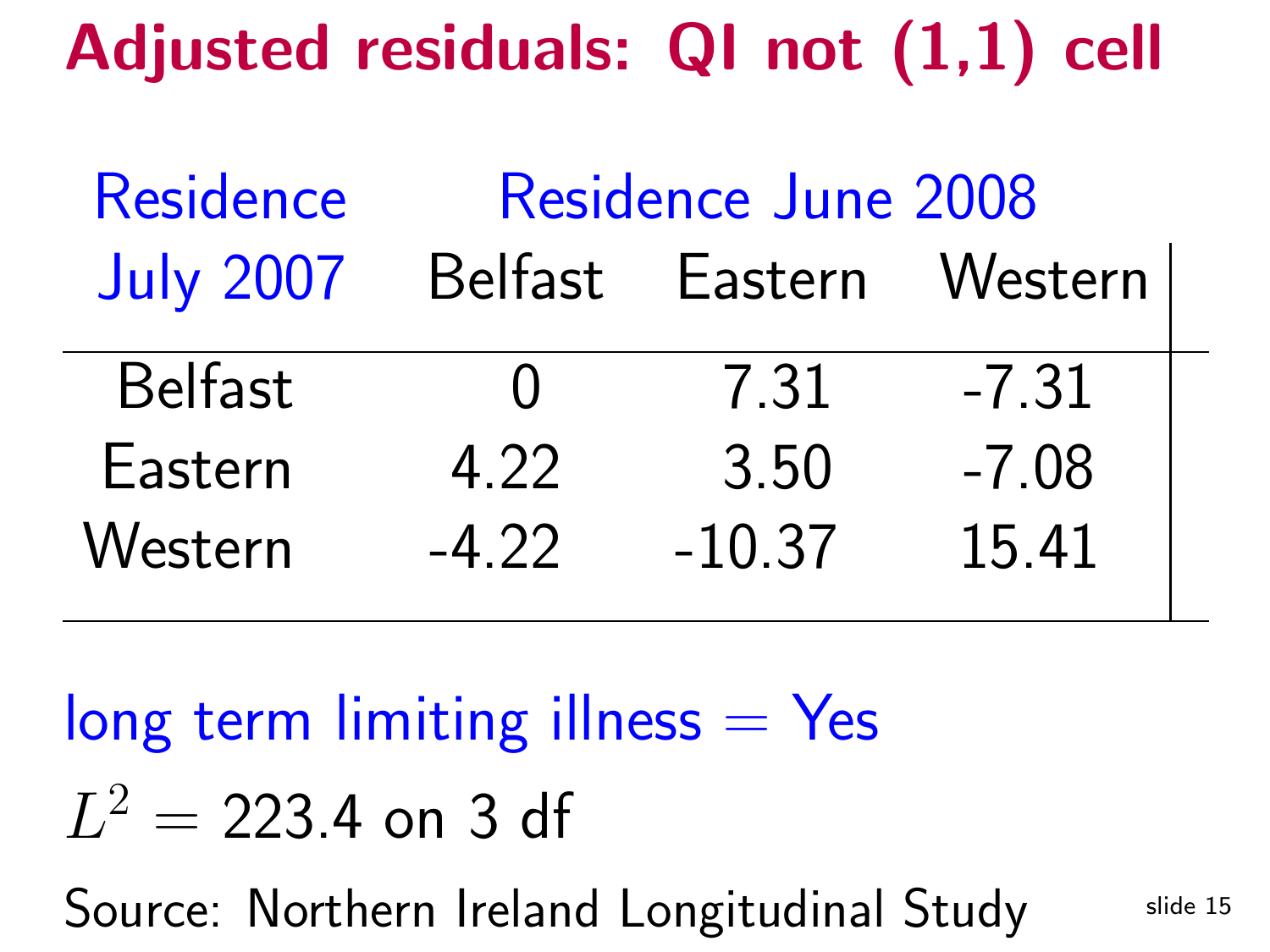### Adjusted residuals: QI off diagonal

| Residence        | Residence June 2008 |                  |         |  |
|------------------|---------------------|------------------|---------|--|
| <b>July 2007</b> |                     | Belfast Eastern  | Western |  |
| <b>Belfast</b>   | $\blacksquare$      | 1.88             | $-1.88$ |  |
| Eastern          | $-1.88$             | $\left( \right)$ | 1.88    |  |
| Western          | 1.88                | $-1.88$          |         |  |

 $long$  term limiting illness  $=$  Yes  $L^2$  $\equiv$ 3.496 on 1 df, p= .062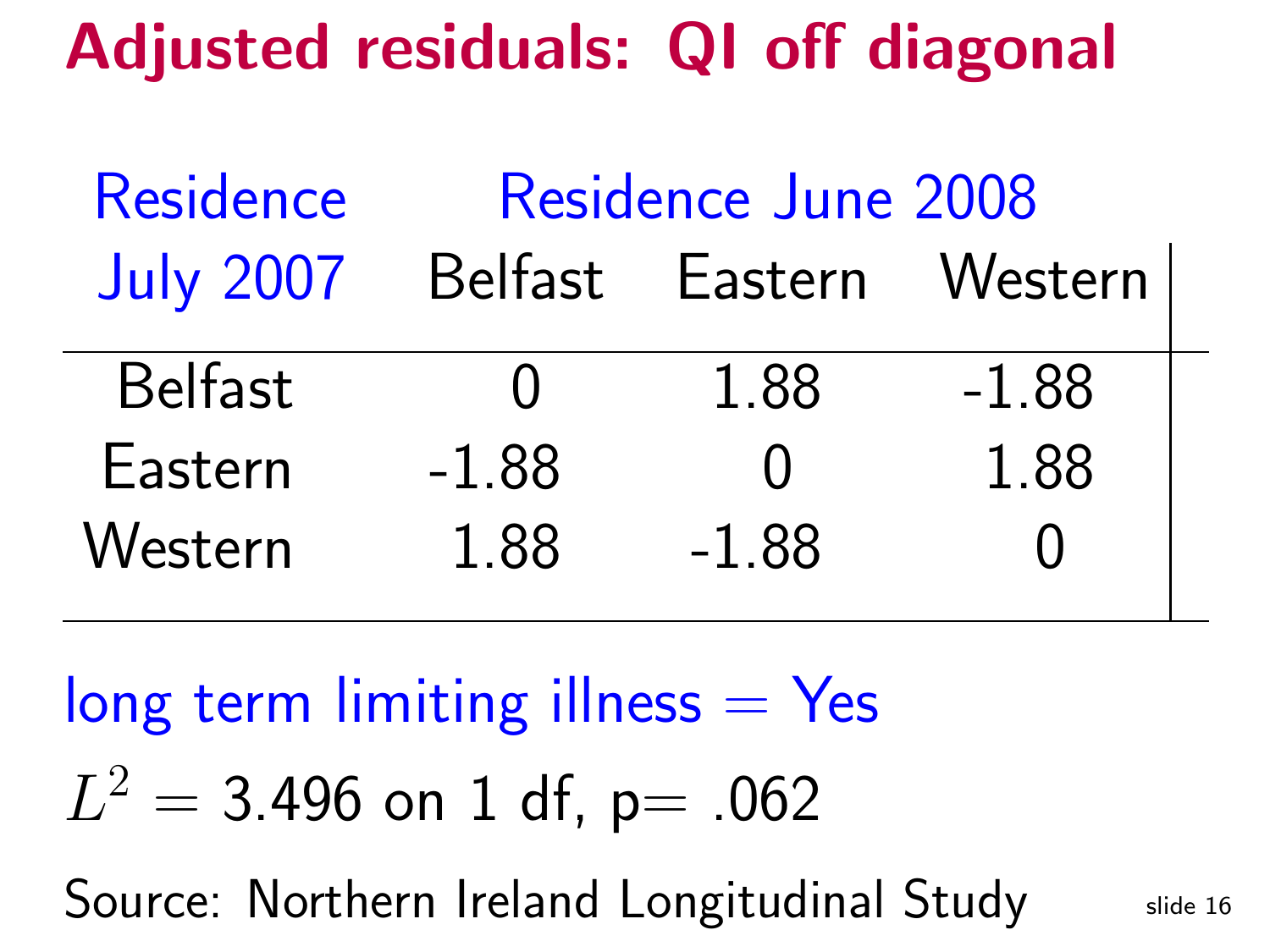# NILS flows crossing LGD boundaries

| Residence        | Residence June 2008 |         |         |       |
|------------------|---------------------|---------|---------|-------|
| <b>July 2007</b> | <b>Belfast</b>      | Eastern | Western | Total |
| <b>Belfast</b>   |                     | 896     | 218     | 1114  |
| Eastern          | 581                 | 1550    | 366     | 2497  |
| Western          | 231                 | 340     | 707     | 1278  |
| Total            | 812                 | 2786    | 1291    | 4889  |

 $long$  term limiting illness  $=$  No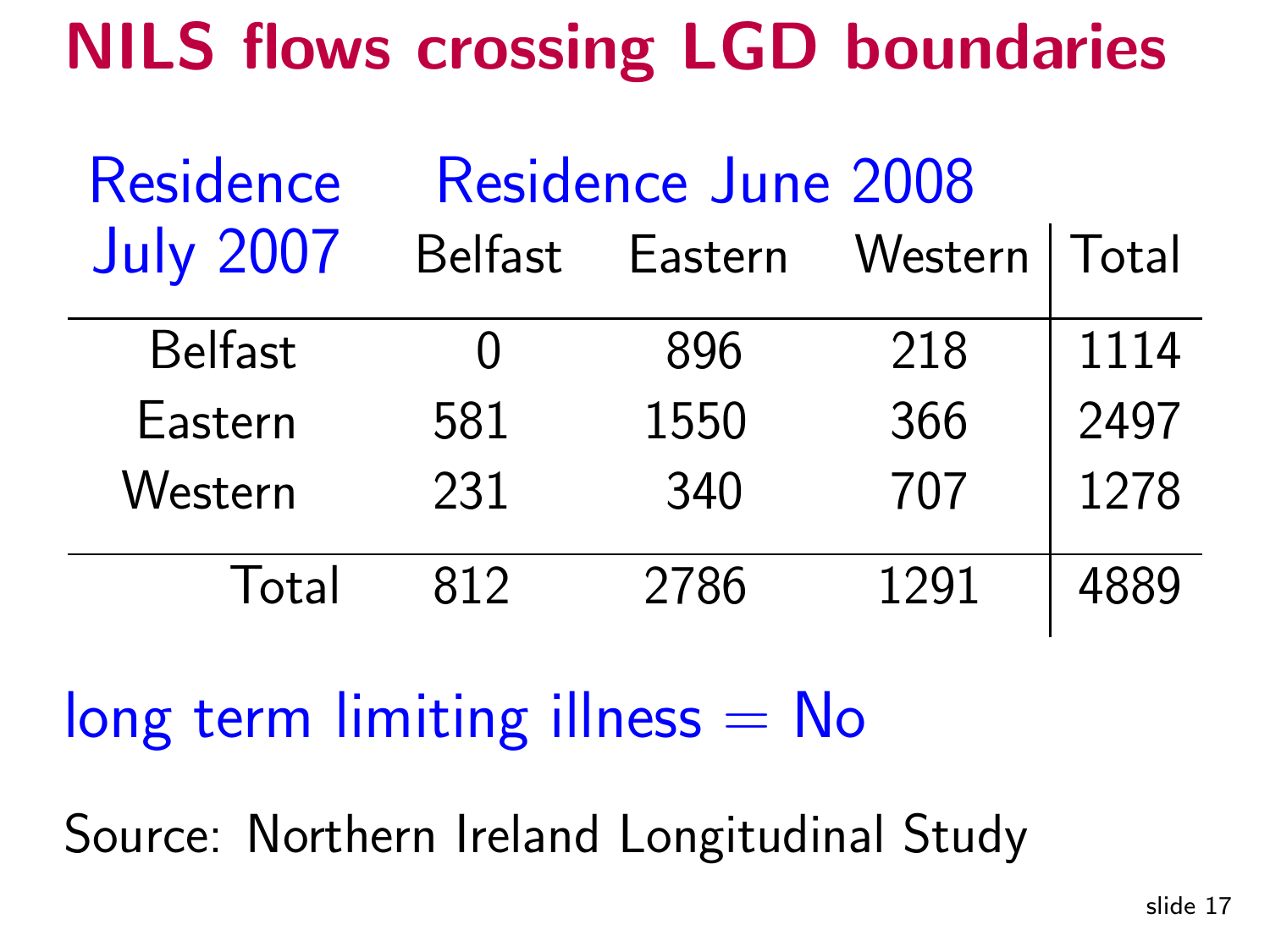Adjusted residuals: QI not (1,1) cell

| Residence        | Residence June 2008 |          |          |  |
|------------------|---------------------|----------|----------|--|
| <b>July 2007</b> | Belfast             | Eastern  | Western  |  |
| <b>Belfast</b>   | $\blacksquare$      | 10.18    | $-10.18$ |  |
| Eastern          | 3.67                | 12.44    | $-16.63$ |  |
| Western          | $-3.67$             | $-22.76$ | 29.19    |  |

 $\log$  term limiting illness  $=$  No  $L^2$  $\equiv$ 814.1 on <sup>3</sup> df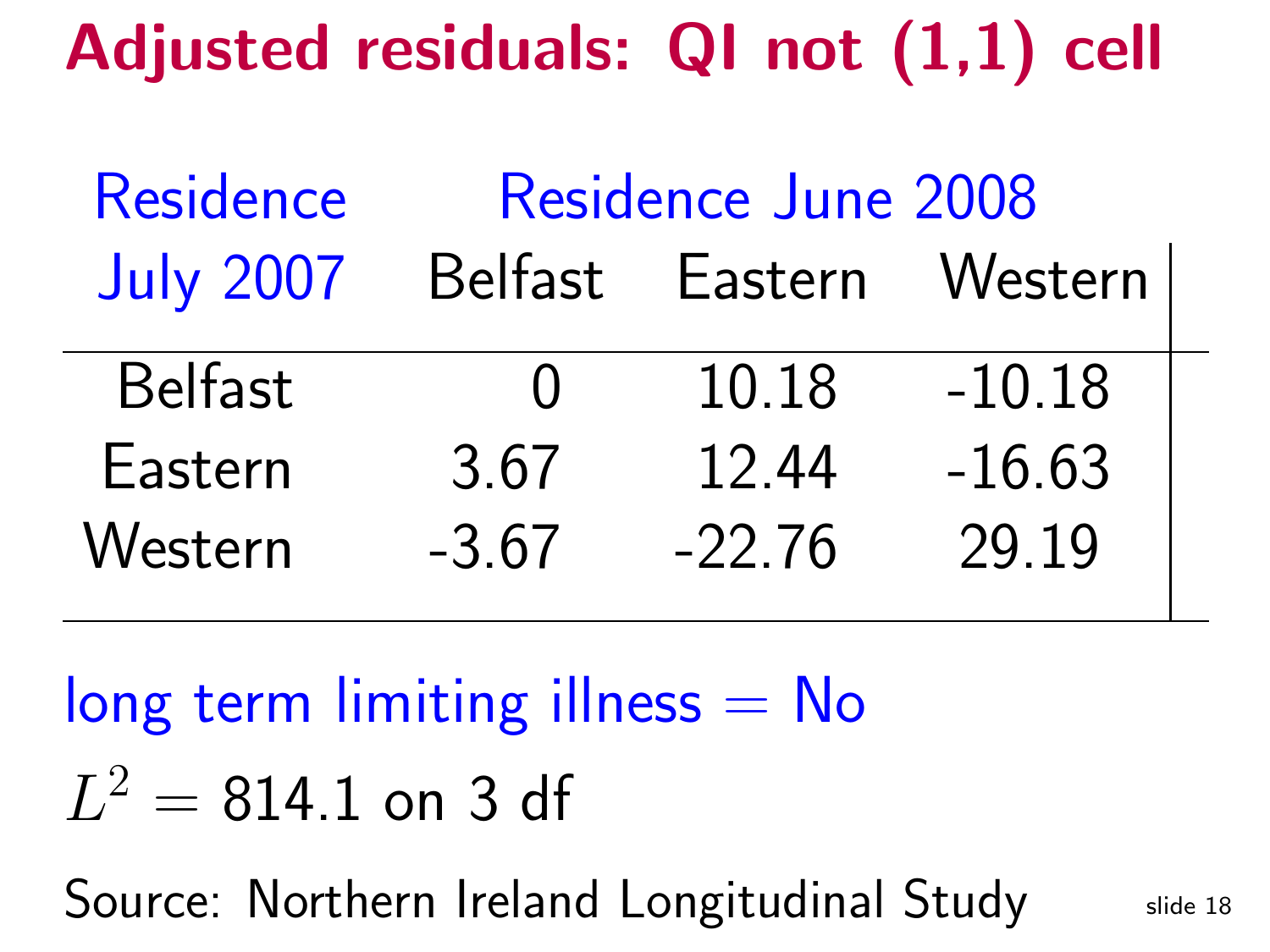#### Adjusted residuals: QI off diagonal

| <b>Residence</b> | <b>Residence June 2008</b> |                 |                     |  |
|------------------|----------------------------|-----------------|---------------------|--|
| <b>July 2007</b> |                            | Belfast Eastern | Western             |  |
| <b>Belfast</b>   | $\mathbf{\Omega}$          | 4.29            | $-4.29$             |  |
| Eastern          | $-4.29$                    | $\bigcap$       | 4.29                |  |
| Western          | 4.29                       | $-4.29$         | $\mathbf \mathbf 1$ |  |

#### $\log$  term limiting illness  $=$  No  $L^2$  $\equiv$ 18.32 on <sup>1</sup> df, p= .000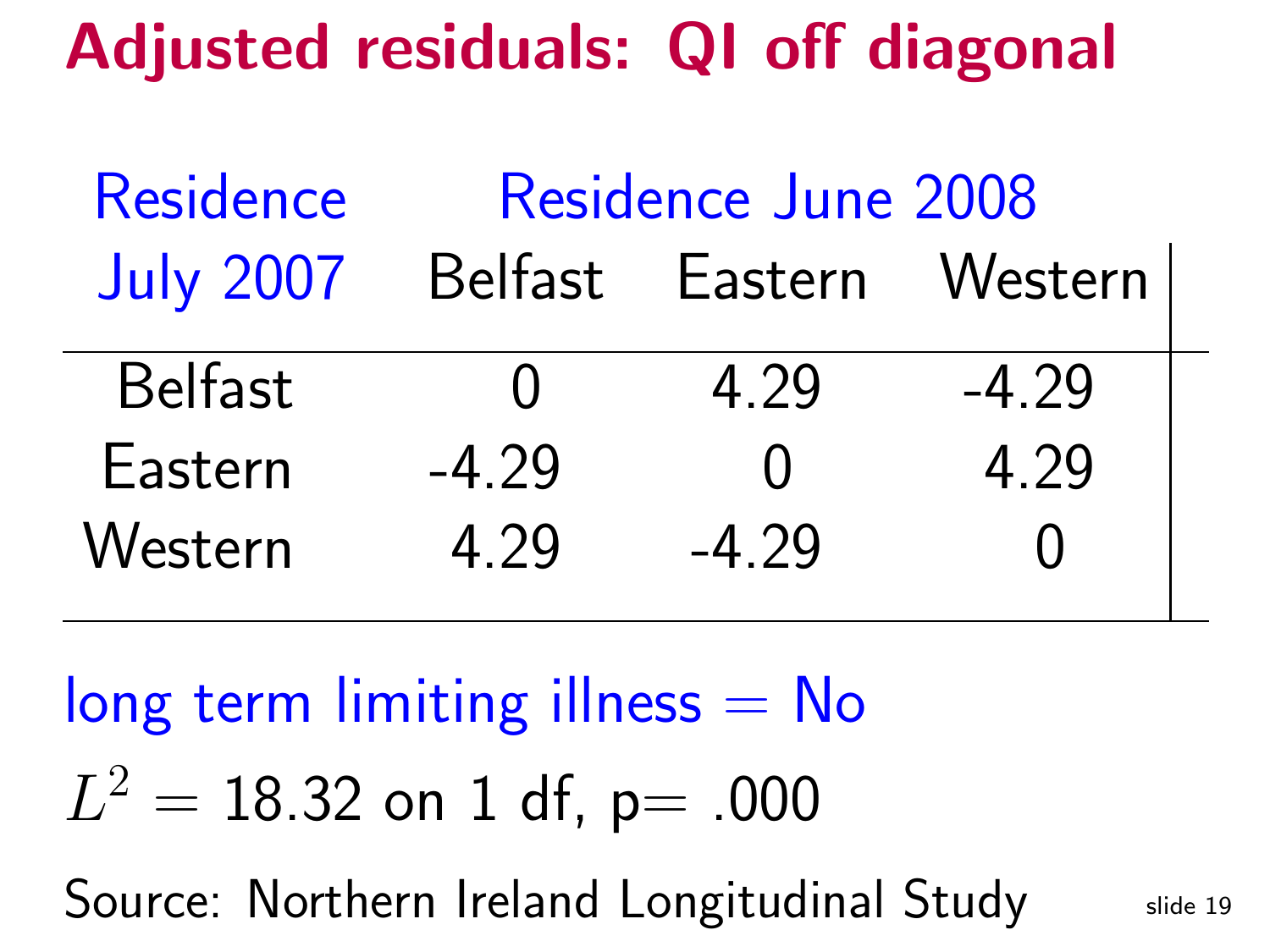# Notation

# $y_{ij}$  – true flow from region  $i$  to region  $j$

 $z_{ij}$  – reported flow from region  $i$  to region  $j$ 

$$
\textsf{reported flows } \bm{z} = \{\,z_{ij},\, i \,\neq\, j\,\} \text{ complete}
$$

true unknown flows  $\boldsymbol{y} = \set{y_{ij},\, i\,\neq\, j}$ 

assume marginal totals of  $\boldsymbol{y}$  are known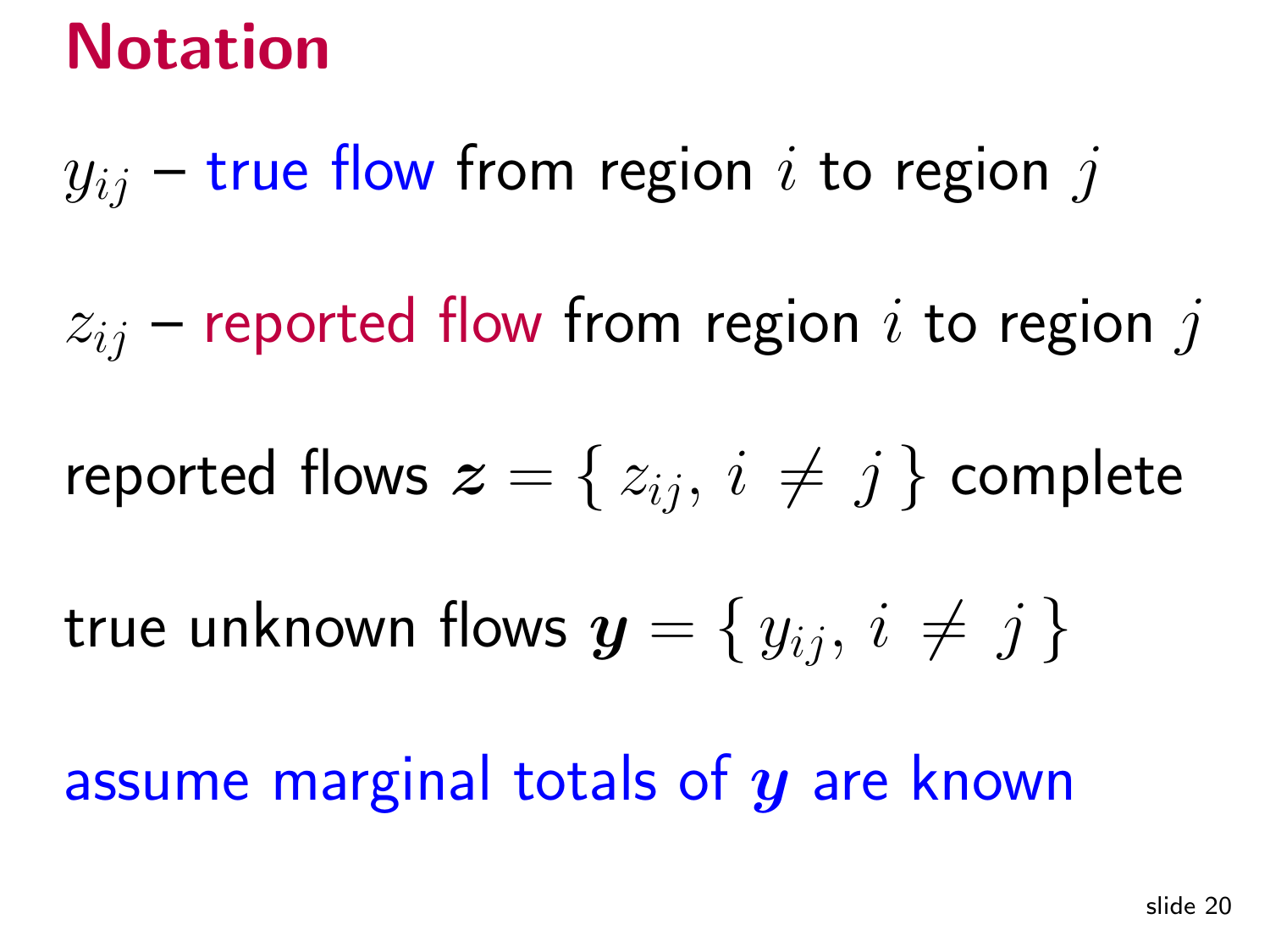# Bayesian inference

parameters random with distributions

- □ prior to data
- □ posterior given data
- apply Bayes Theorem
- posterior  $\propto$  $\propto$  likelihood  $\times$  prior

posterior distribution used for inference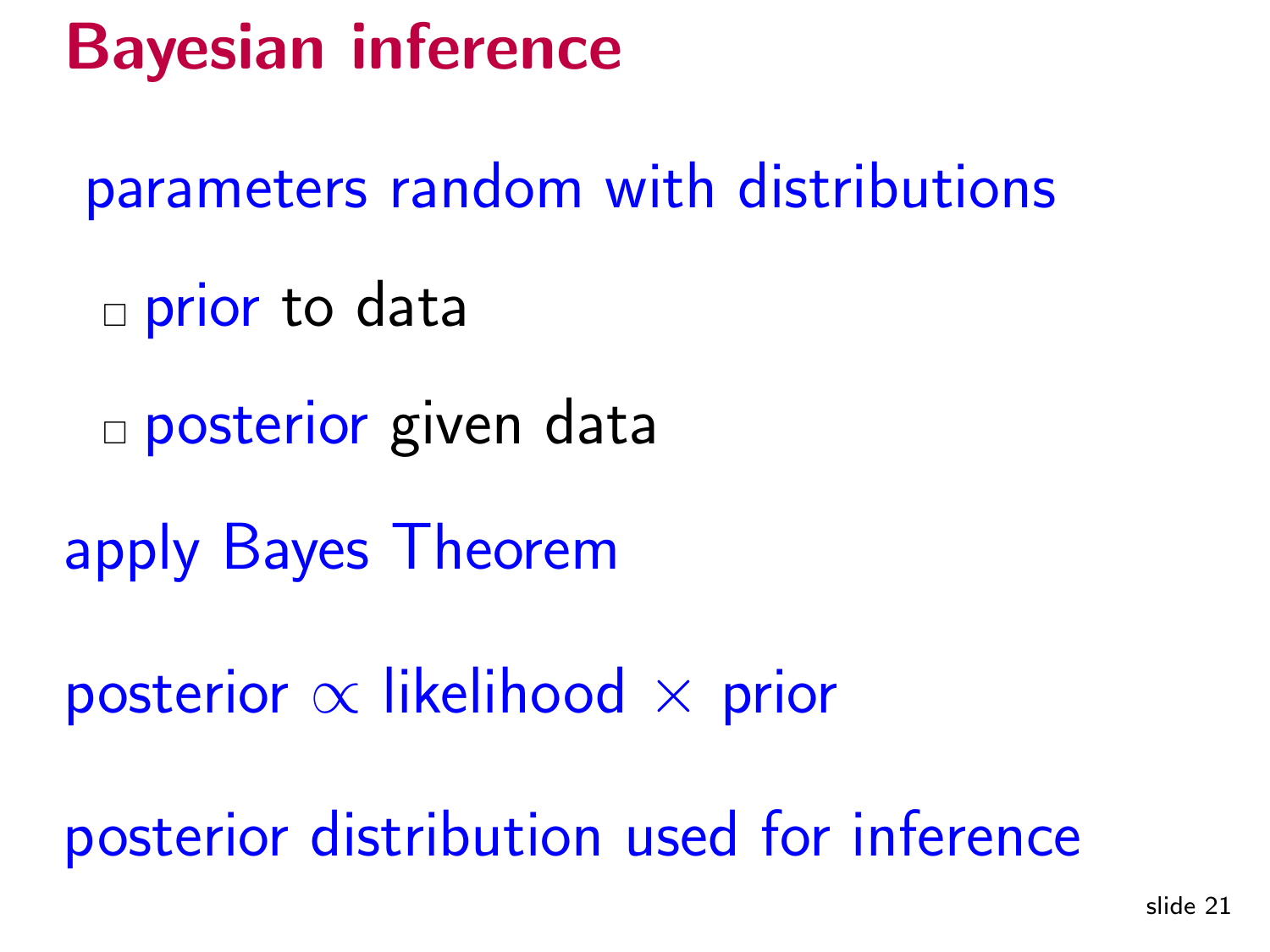# Bayesian framework

lognormal approximates discrete distribution

$$
\log z_{ij} \stackrel{\text{ind}}{\sim} N\left(\log y_{ij}, \sigma^2\right) \qquad i \neq j
$$

on the log scale, reported values are

 $\square$  unbiased

 $\Box$  of the same accuracy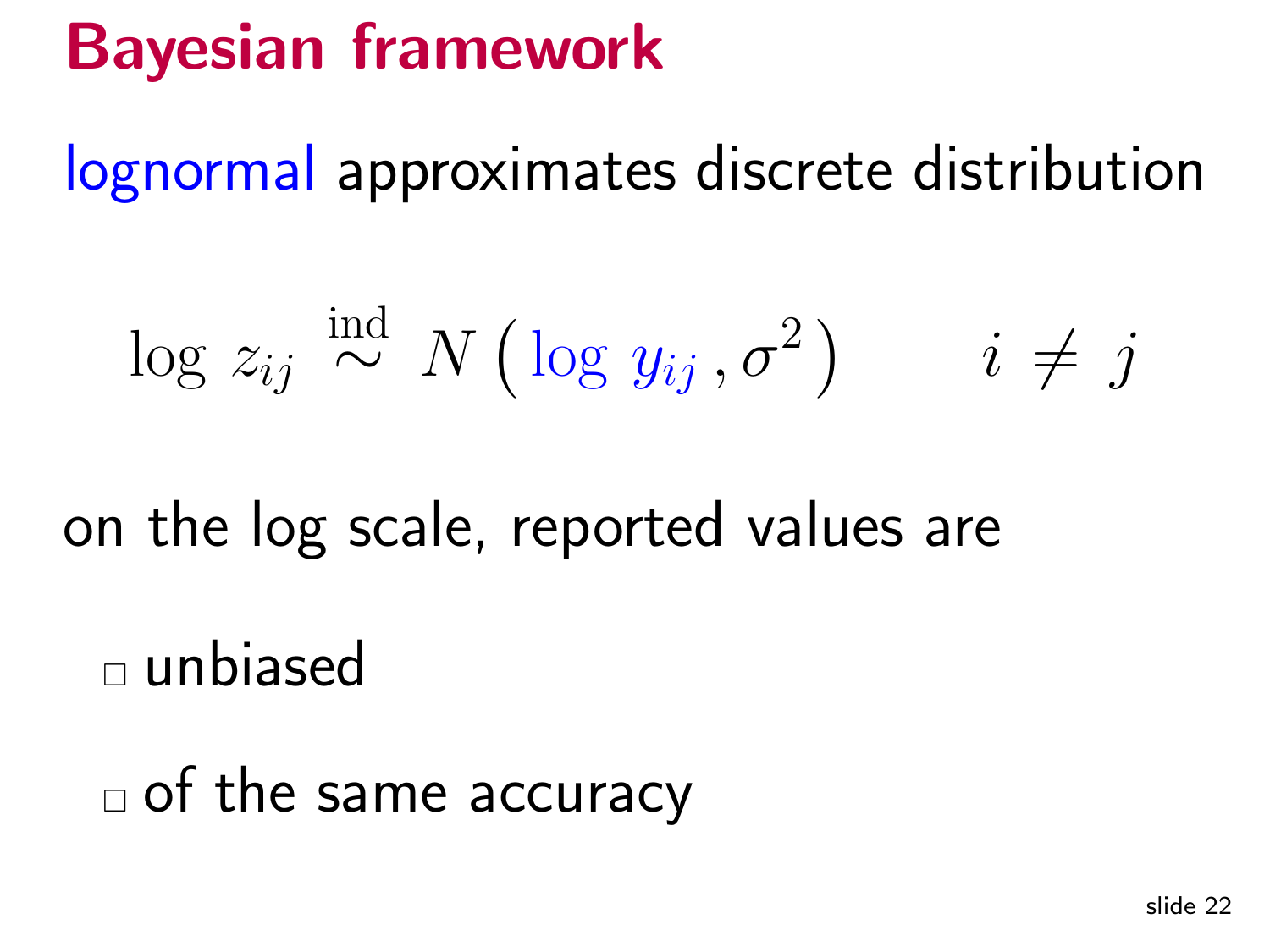### Inference for model unknowns

 $f(\,\boldsymbol{y},\, \sigma^2)$ 2) is prior distribution for  $(\bm{y},\,\sigma^2)$ 2)

inference based on *posterior* distribution

$$
f(\mathbf{y},\,\sigma^2\,|\,\boldsymbol{z}\,) \,=\, \frac{f(\,\boldsymbol{z}\,|\,\boldsymbol{y},\,\sigma^2)\,f(\,\boldsymbol{y},\,\sigma^2\,)}{f(\,\boldsymbol{z}\,)}
$$

inference about <sup>a</sup> <sup>g</sup>iven flow obtained fromits marginal distribution  $f(\left|y_{ij}\right|\boldsymbol{z})$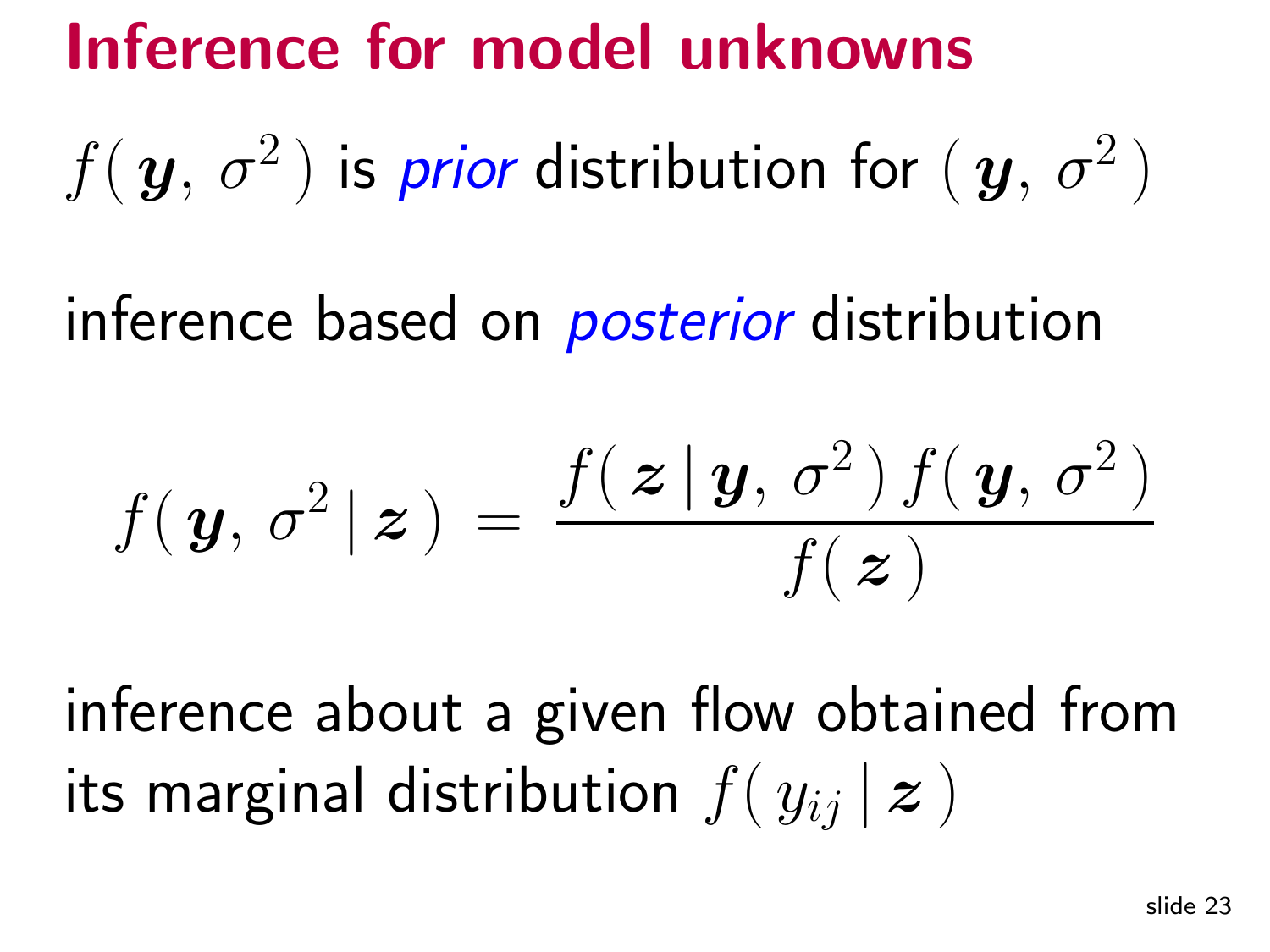#### Inference for model unknowns . . .

assume true flows follow prior distributioncentred on quasi-independence (QI)

$$
\log y_{ij} \sim N(\mu + \alpha_i + \beta_j, \tau^2) \qquad i \neq j
$$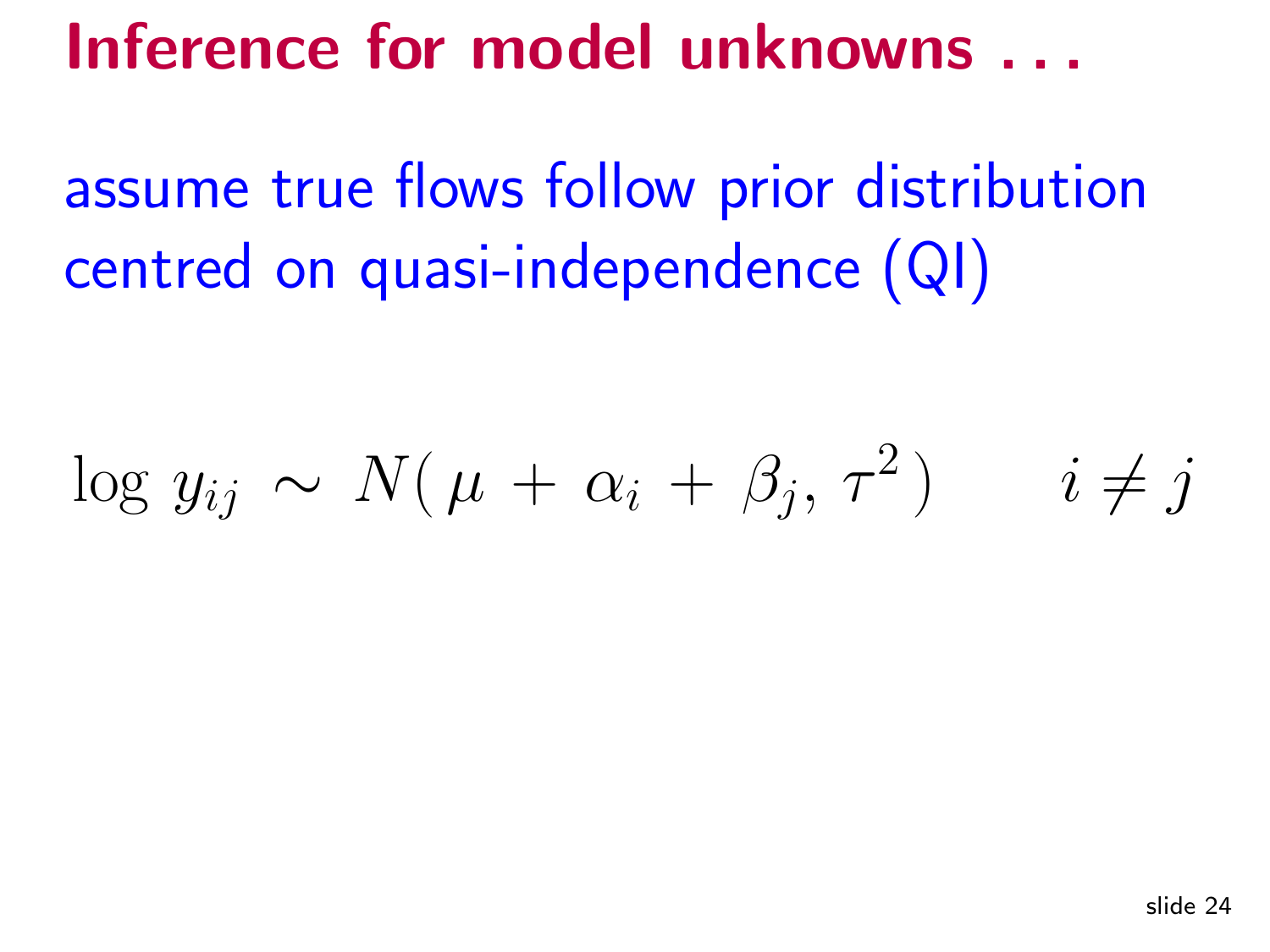Inference for model unknowns . . .

main idea: produce estimates which bestreflect the observed values <sup>g</sup>iven that

 $\Box$  they must also satisfy known margins

 quasi-independence fitted values oftenprovide goo<sup>d</sup> estimates of the true flows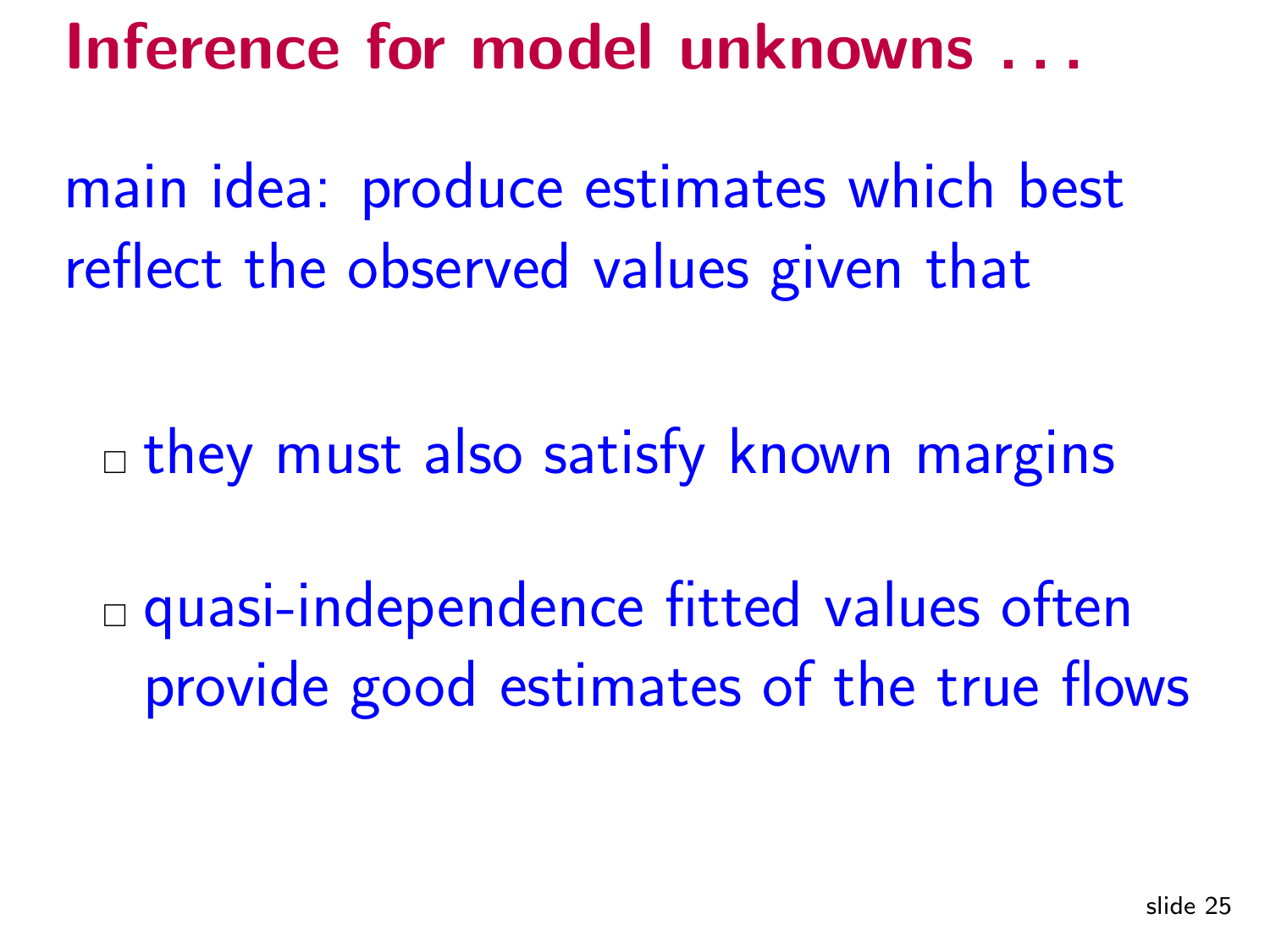### Hierarchical model

$$
\log z_{ij} \sim N(\log y_{ij}, \sigma^2) \qquad i \neq j
$$

$$
\log y_{ij} \sim N(\mu + \alpha_i + \beta_j, \tau^2) \times I[\bullet]
$$

indicator $\, I \,$  $I\Big[$  $\sum_j y_{ij}$  $=y$  $\it i$  $+$  ,  $\sum_i$  $y_{ij}$  $=y$  $+j$ i maintains the marginal constraint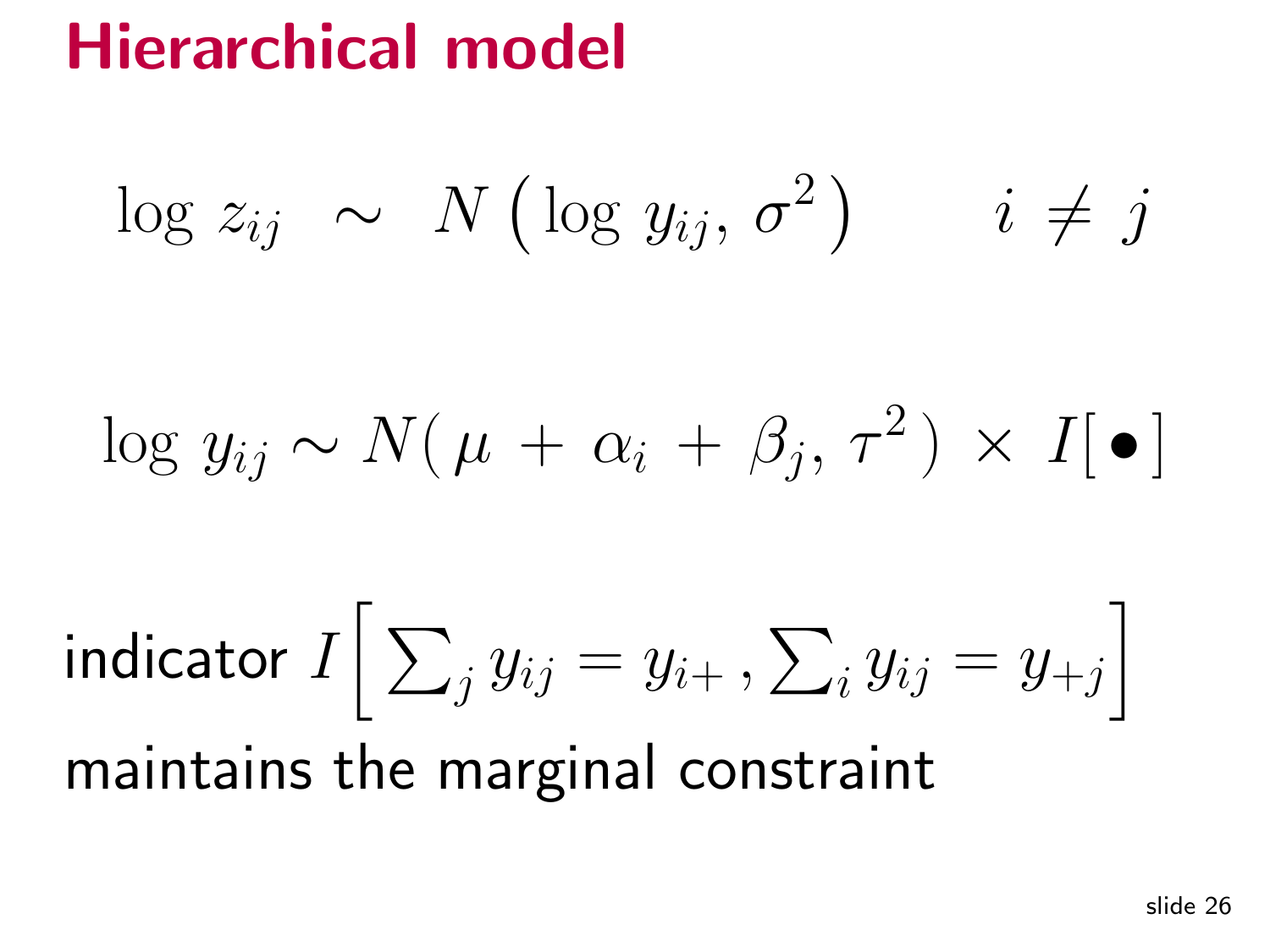# Hierarchical model ...

hyperparameters: set by considerations of data quality and belief in QI model

posterior distribution too complex for directcomputations so use simulation methods tolearn about the posterior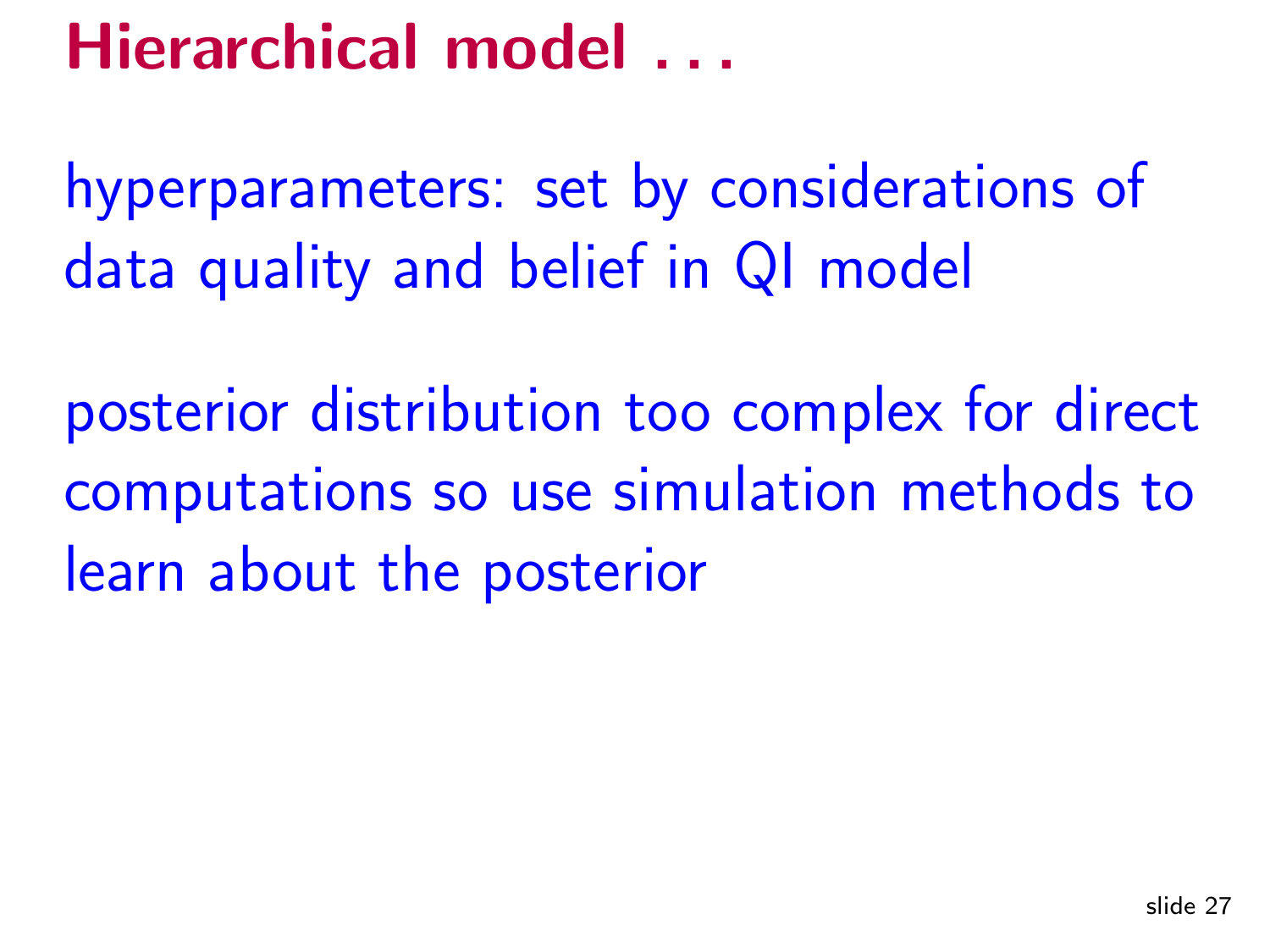#### Markov chain Monte Carlo methods

hybrid Gibbs & Metropolis-Hastings steps

Gibbs steps: conditional conjugacy of priors $\Rightarrow$  sampling from conditionals easy

Y must always satisfy the marginal constraints so exact generation is difficultand we use <sup>a</sup> Metropolis-Hastings step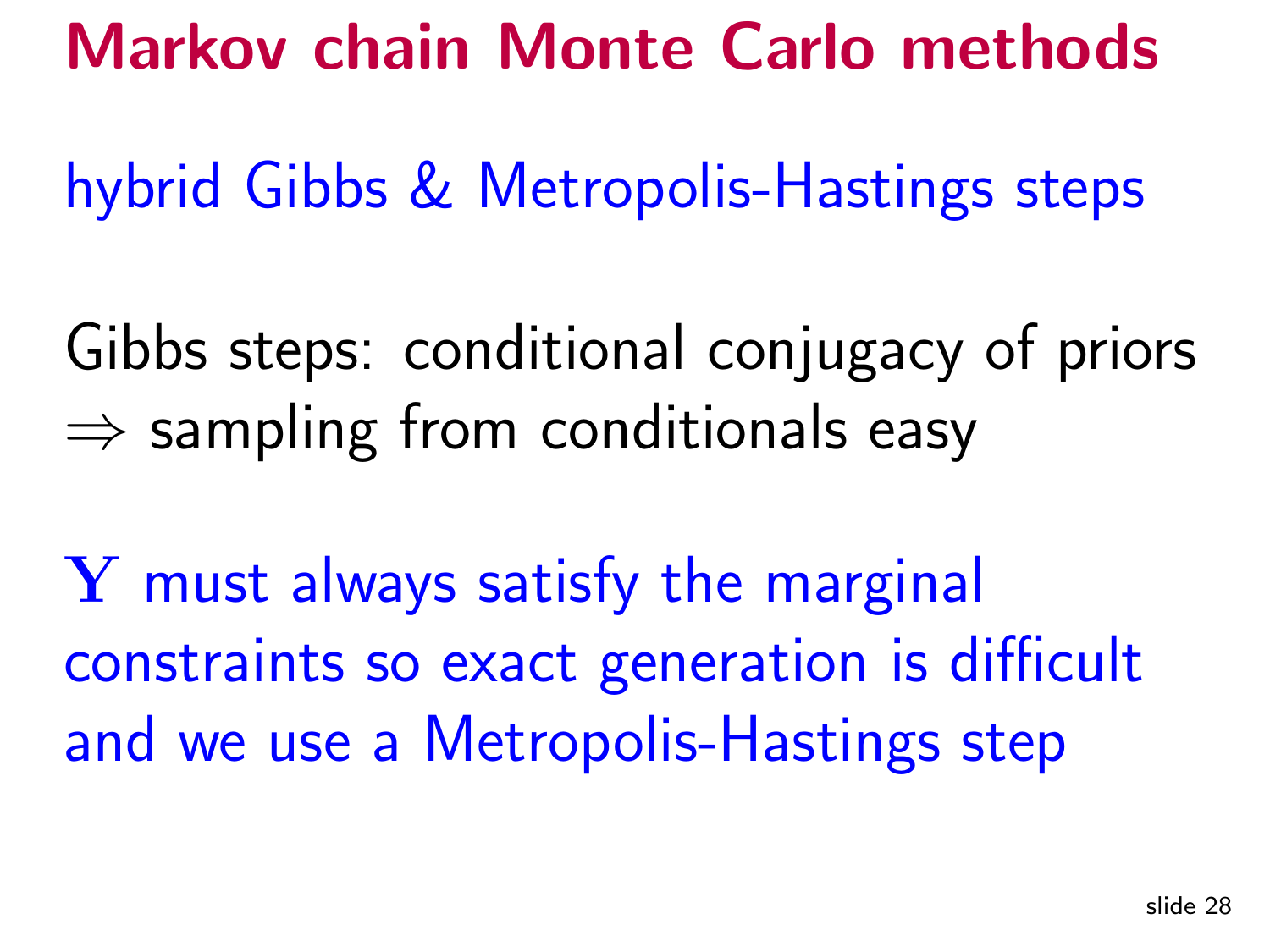#### Metropolis-Hastings step

proposal

\n
$$
\mathbf{Y}' = \mathbf{Y} + \begin{pmatrix} +\epsilon & -\epsilon & 0 \\ 0 & 0 & 0 \\ 0 & 0 & 0 \\ 0 & -\epsilon & +\epsilon \end{pmatrix}
$$

ǫ∼ $\sim$  uniform with bounds set by counts in selected rows/columns to ensure that noentries in the proposa<sup>l</sup> can be negative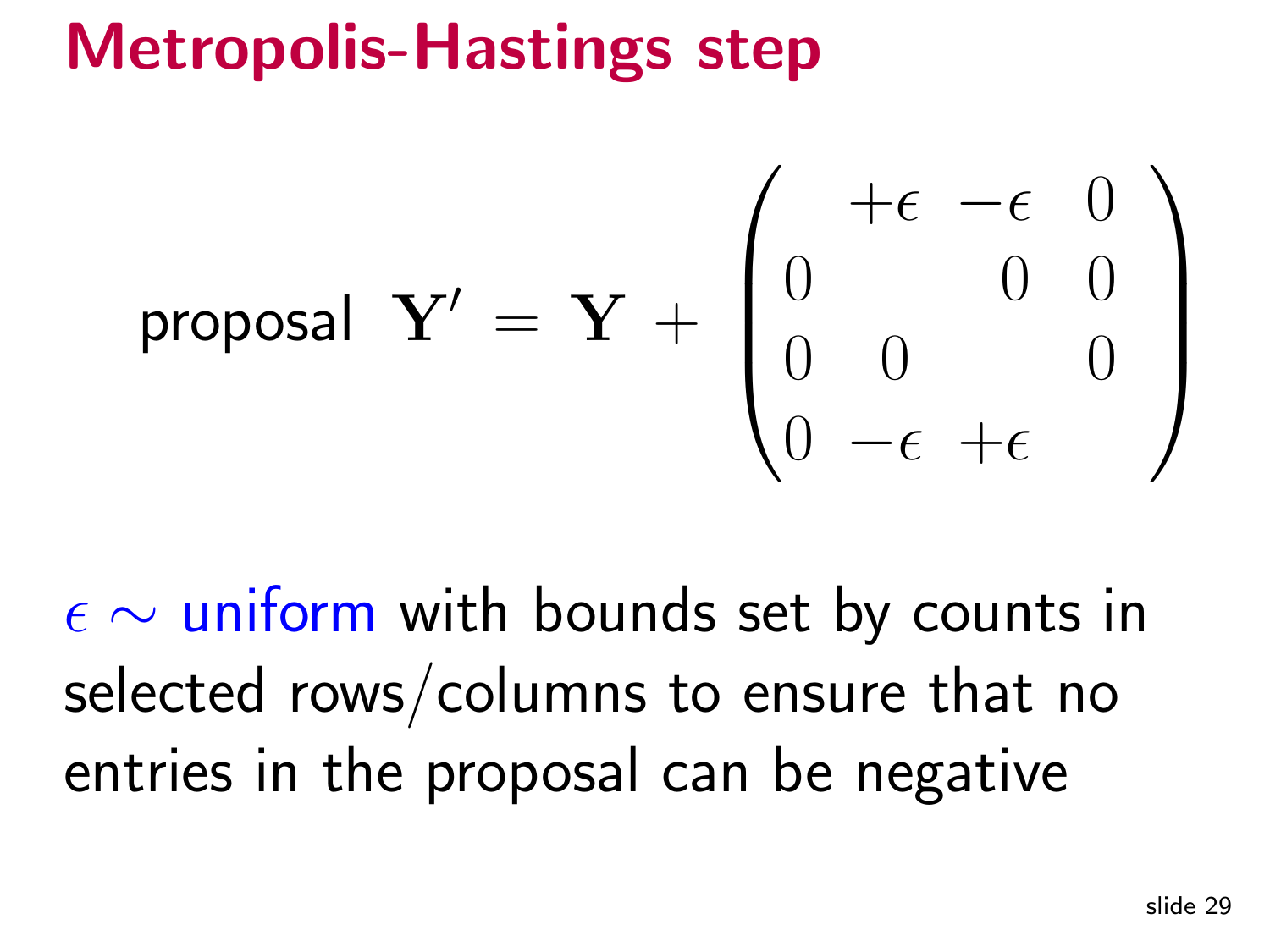# Metropolis-Hastings step ...

proposal  $\mathbf{Y}'$  is accepted with probability  $\min\{1,f(\mathbf{Y}^{\prime}% )\}_{if\in\mathbb{Z}_{+}^{d},\left| \mathcal{F}% \right| <\frac{1}{4}\text{min}\{1,f(\mathbf{Y}^{\prime},\mathbf{Y}^{\prime})\}_{if\in\mathbb{Z}_{+}^{d},\left| \mathcal{F}% \right| <\frac{1}{4}\text{min}\{1,f(\mathbf{Y}^{\prime},\mathbf{Y}^{\prime})\}_{if\in\mathbb{Z}_{+}^{d},\left| \mathcal{F}% \right| <\frac{1}{4}\text{min}\{1,f(\mathbf{Y}^{\prime},\mathbf{Y}^{\prime})\}_{if\in\mathbb{Z}_{+}^{$  $)/f(\mathbf{Y})\}$ 

where  $f$  is given by full joint density with all other parameters at their current values

do not insist thatǫ $\epsilon$  is integer, which makes construction of an irreducible Markov chainto sample from much more straightforward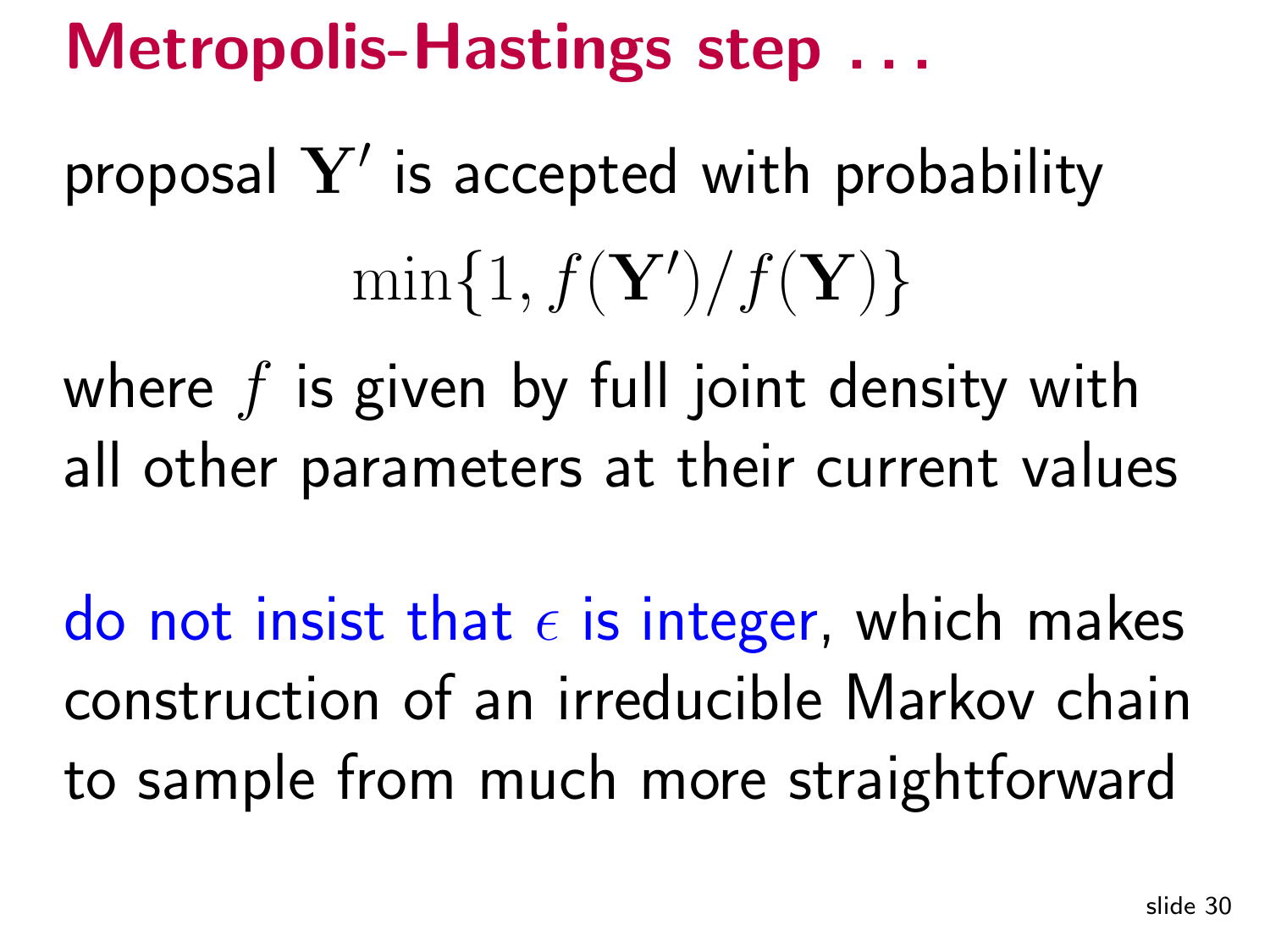# Metropolis-Hastings step ...

use QI fitted values as initial Y values for<br>the MCMC simulation the MCMC simulation

QI fitted values are useful for comparisonwith the results of the MCMC analysis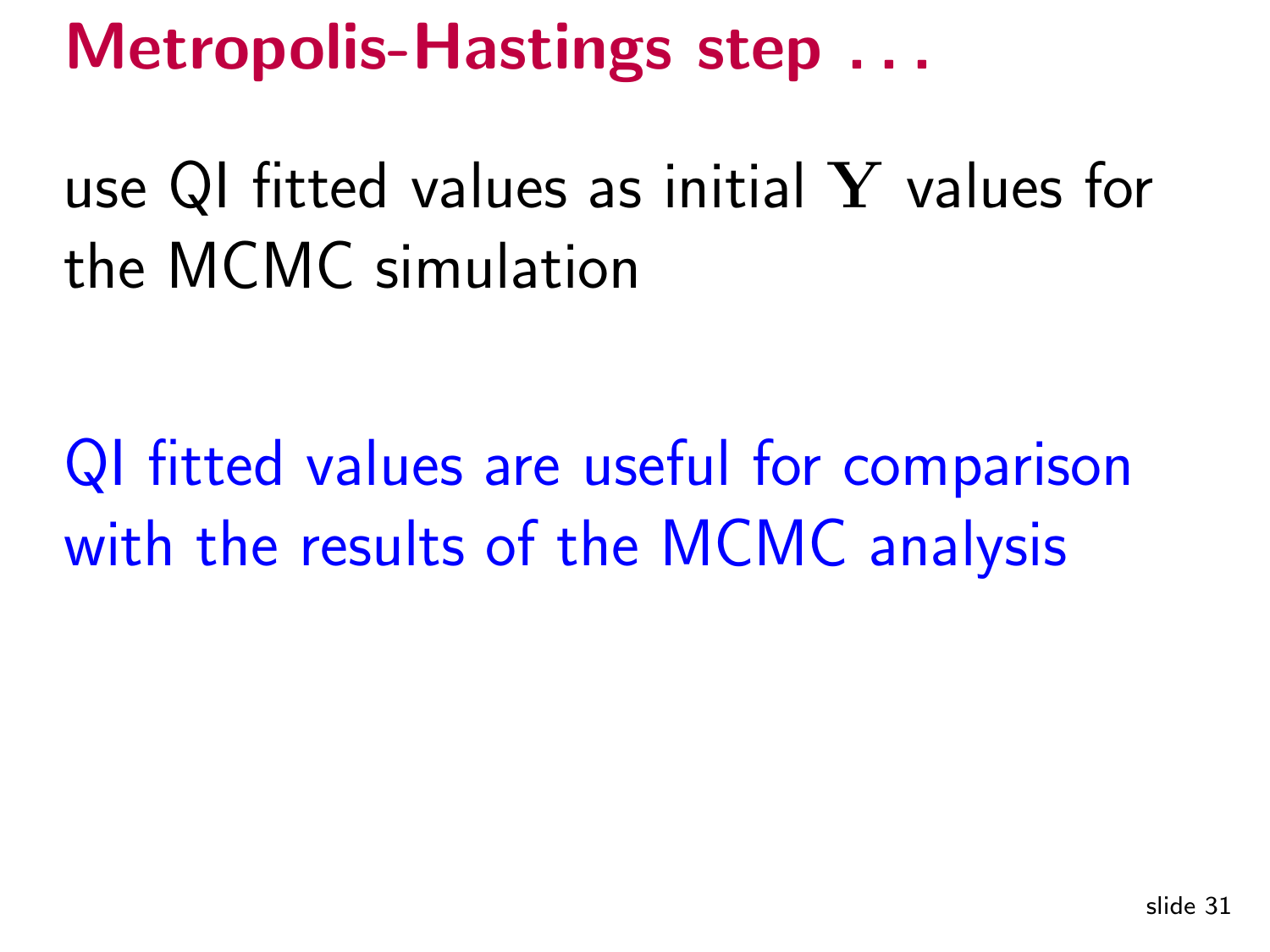# Migration from <sup>1966</sup> to <sup>1971</sup> (flows)

|            | Residence Residence in 1971 |        |     |     |       |
|------------|-----------------------------|--------|-----|-----|-------|
| in 1966 CC |                             | L&Y WM |     | GL  | Total |
| CC         |                             | 12     |     | 23  | 42    |
| L&Y        | 14                          |        | 86  | 130 | 230   |
| <b>WM</b>  | 8                           | 69     |     | 107 | 184   |
| GL         | 12                          | 110    | 88  |     | 210   |
| Total 34   |                             | 191    | 181 | 260 | 666   |

margins of flow table  $(\mathbf{Z})$  were used as true known margins of Y for MCMC simulation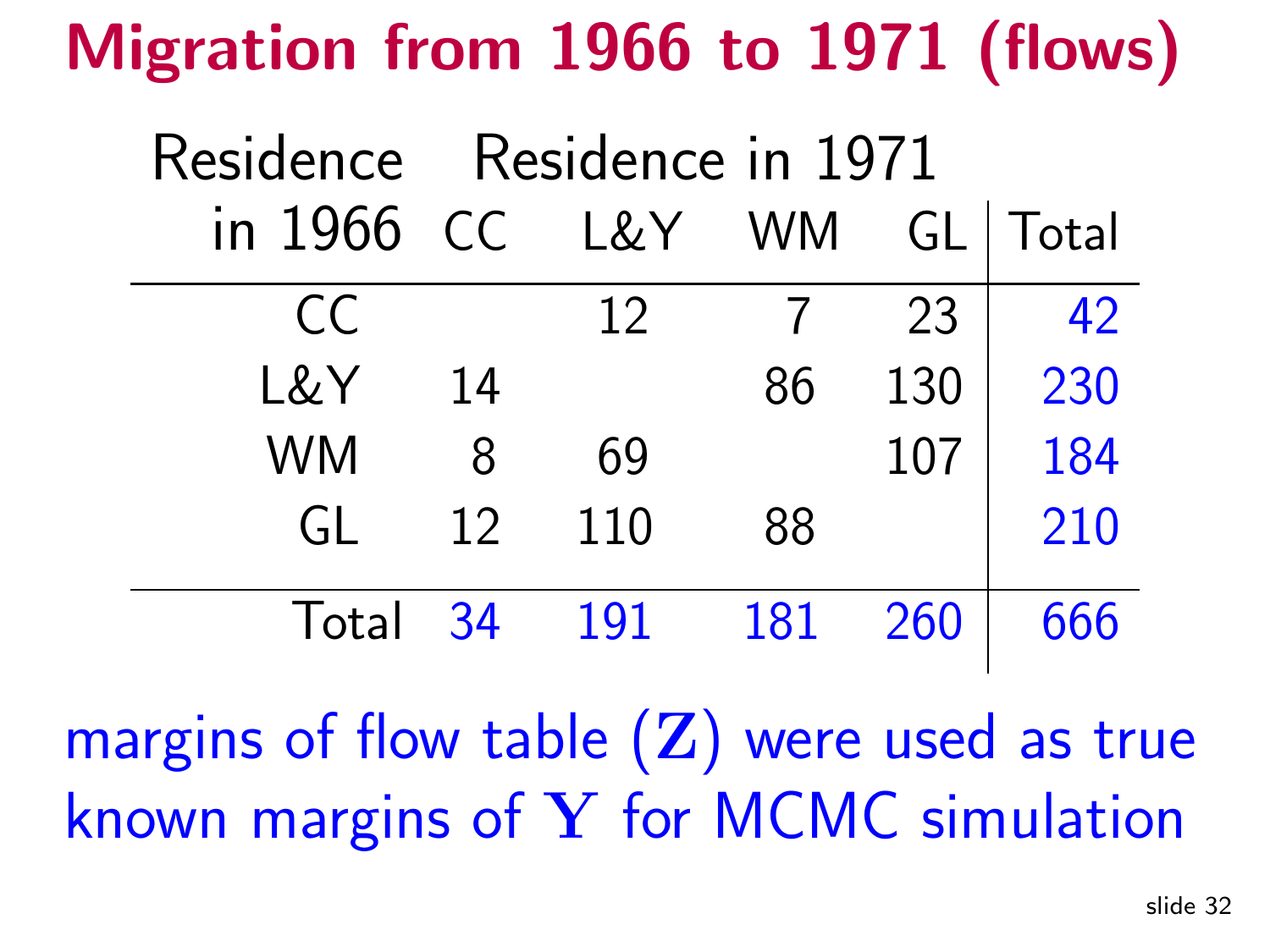#### MCMC simulation results

 $_\square$  500 000 iterations

 $\Box$  estimated posterior densities for each entry of true migration flow matrix  $\mathbf{{Y}}$ 

 $\Box$  posteriors maximized close to  $z_{ij}$ 

 $\mathcal{L}_{\mathcal{A}}$  bimodal posterior when discrepancybetween observed & QI values  $\Rightarrow$ considerable uncertainty as to themagnitude of the true flow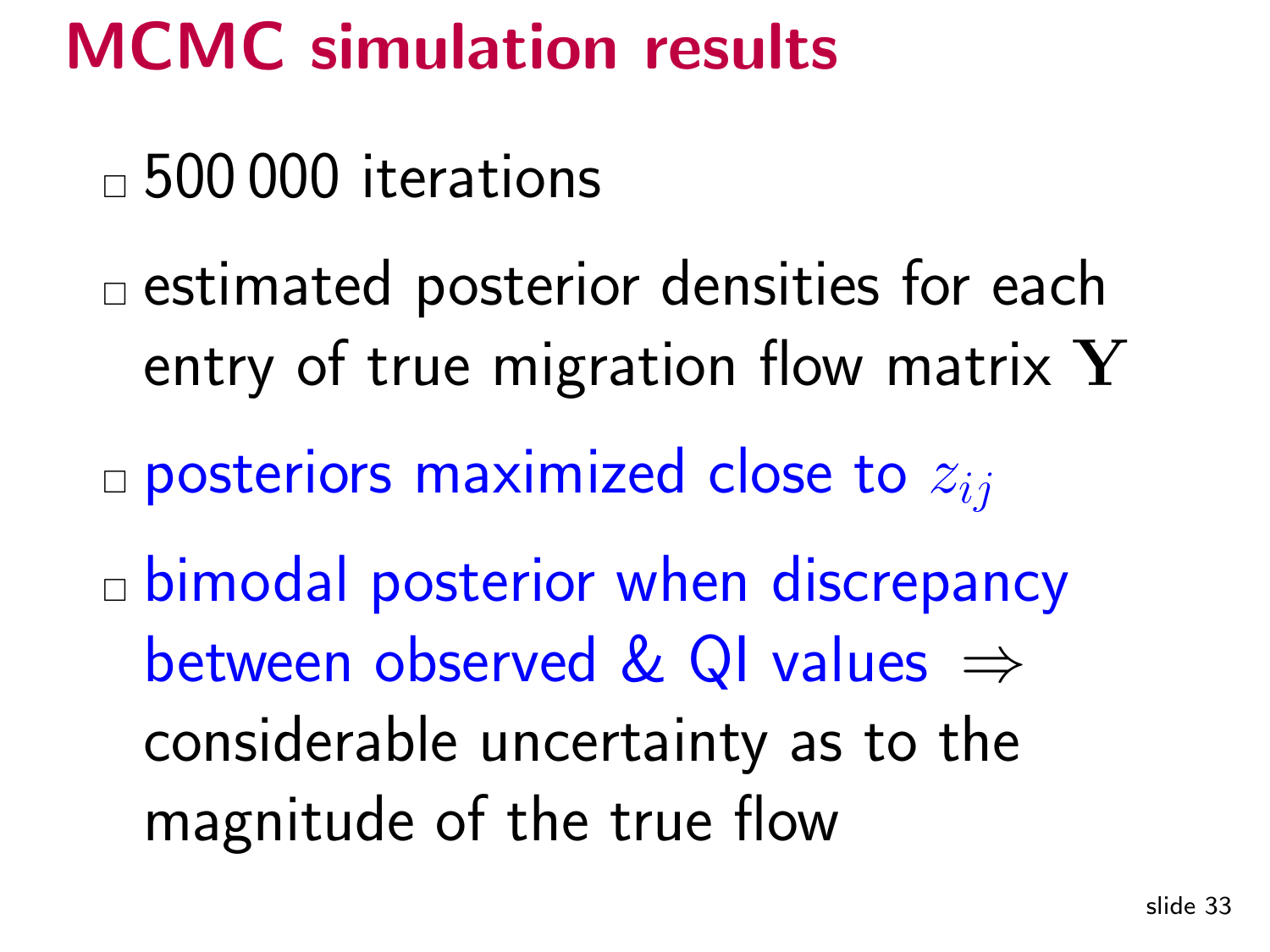















WM to L&Y













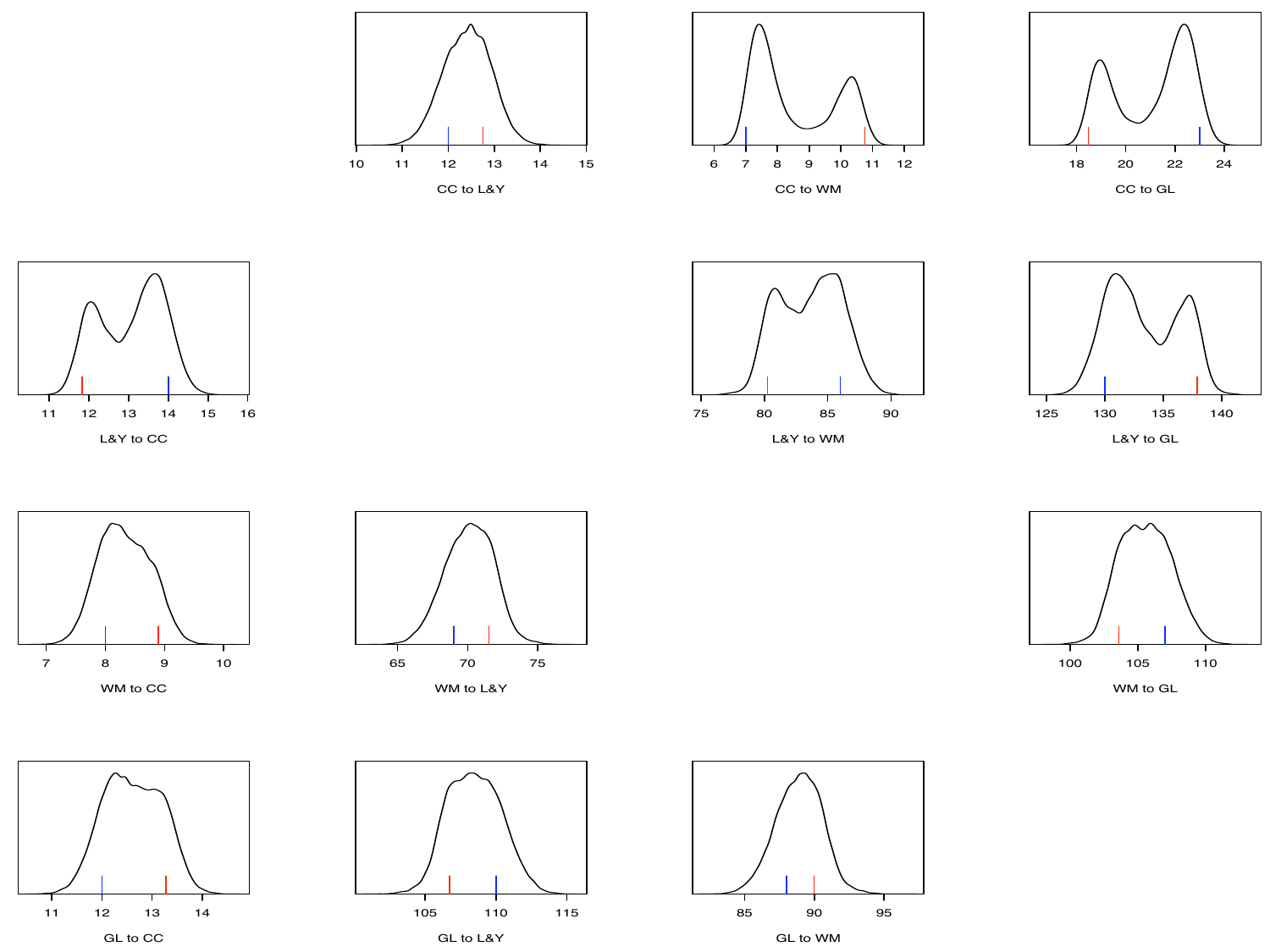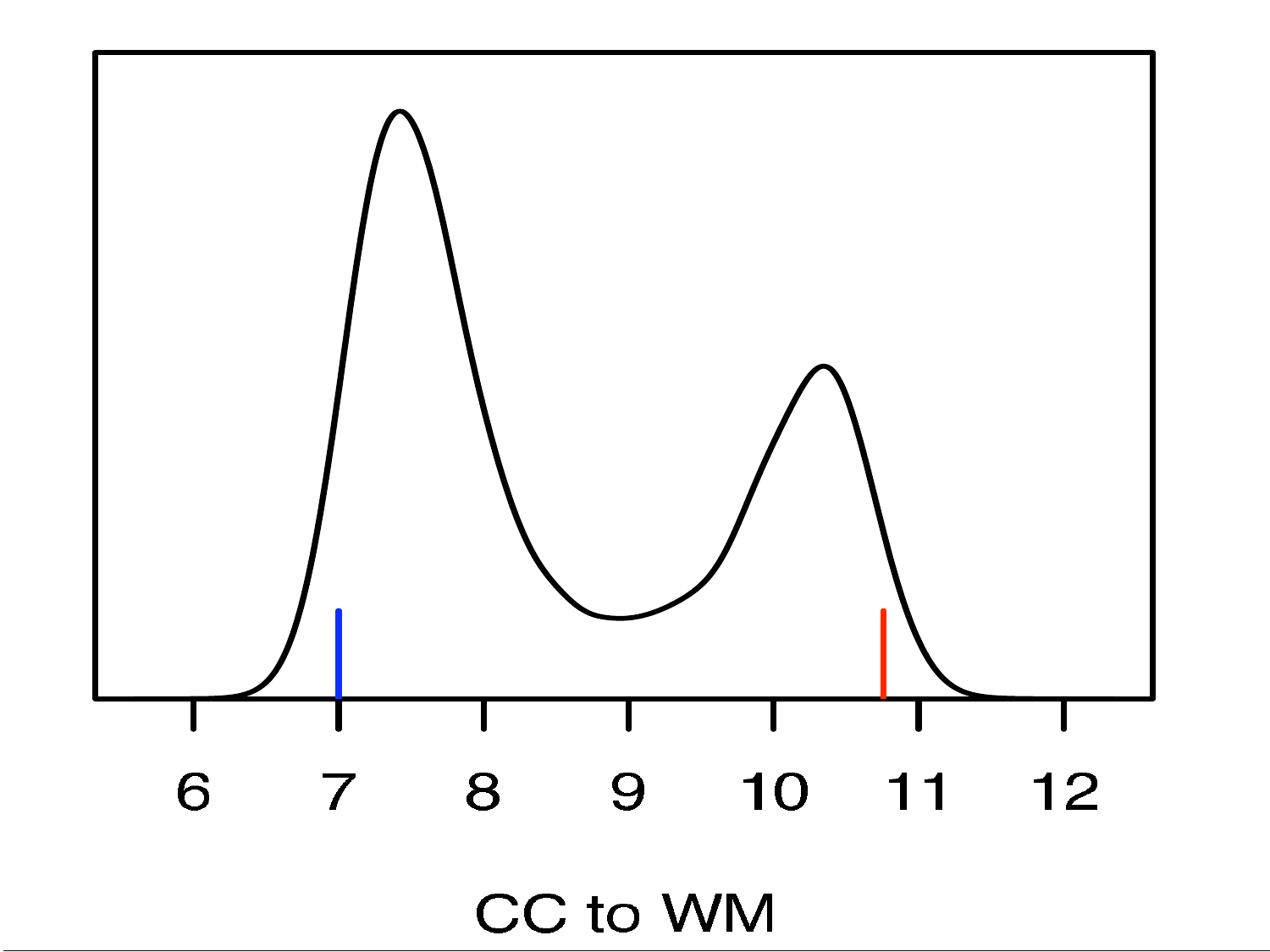#### MCMC simulation results

different priors lead to different behavior

if  $\tau$  $2$  takes larger values, representing lower confidence in QI model, then secondarymode around the QI estimate diminishes

correspondingly, credible interval estimatesbecome narrower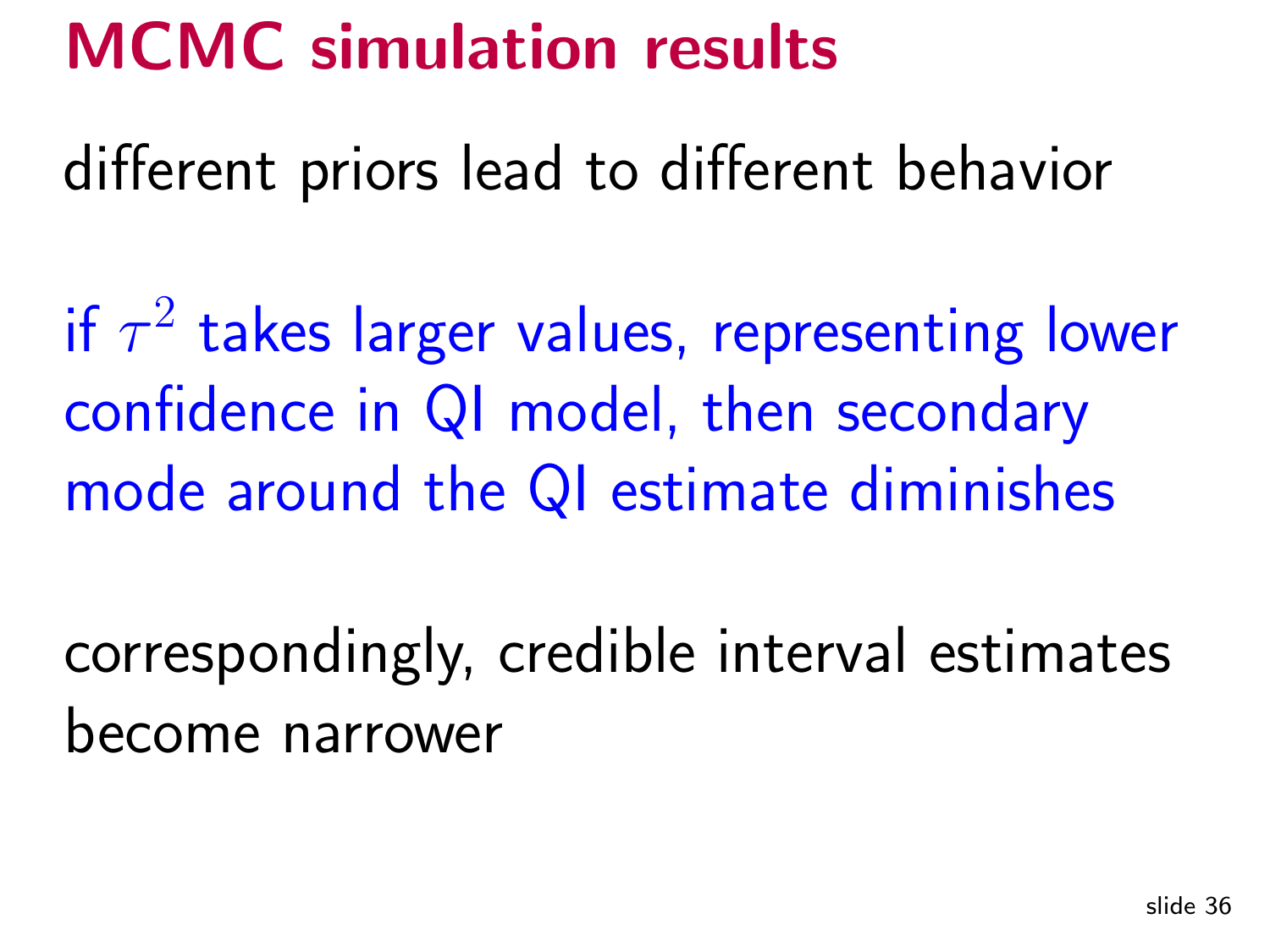#### Discussion and model extensions

framework assumes that the margins of migration flow matrix are known

assumption of known margins can berelaxed to allow for error in the margins, presumably with <sup>a</sup> smaller variance than theerrors in the cell counts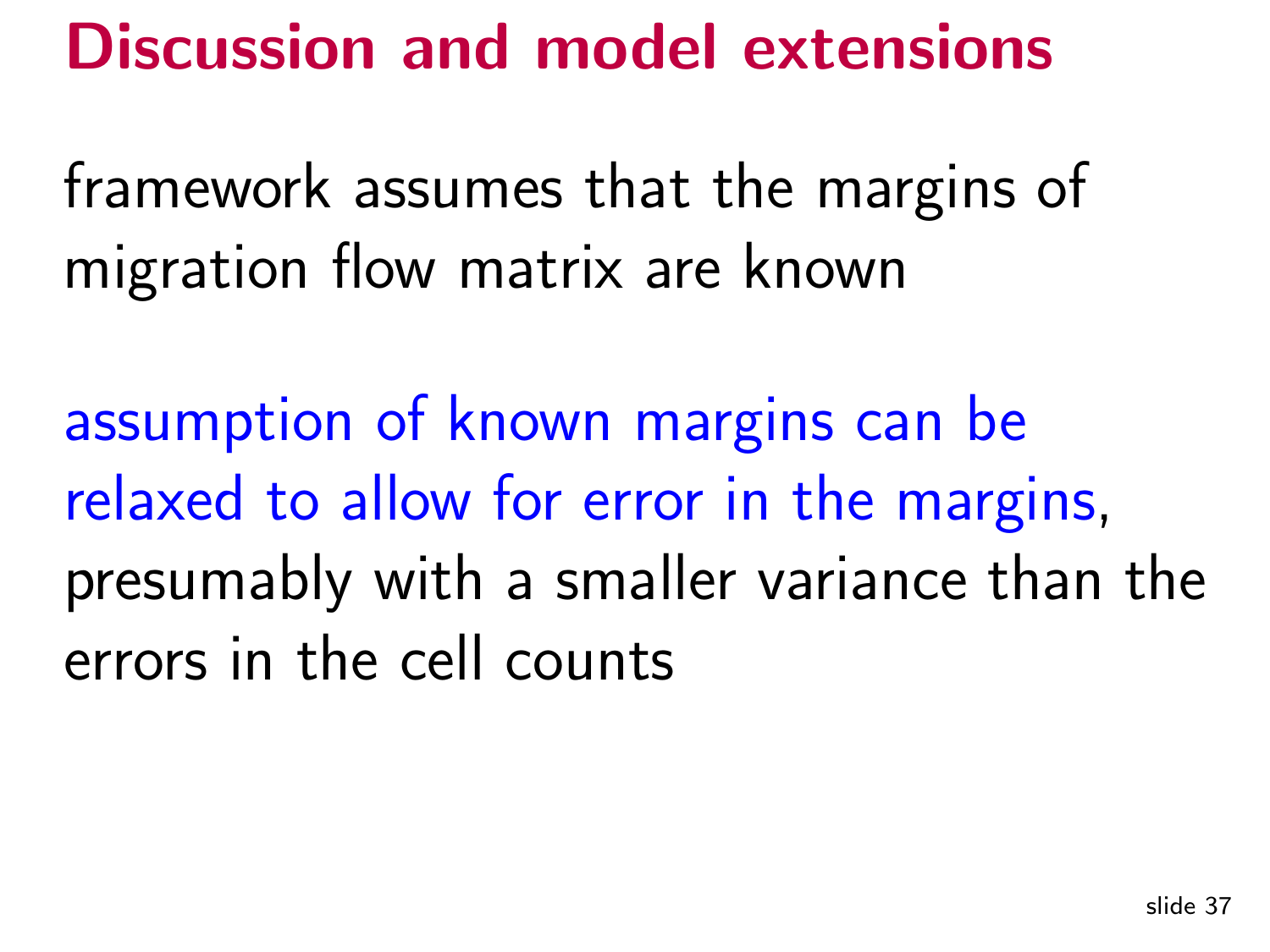#### Discussion and model extensions . . .

prior belief: QI structure of true flows

QI structure likely to be oversimplistic

regions sharing borders are likely to havegreater flows than the QI model predicts, since there will be an interaction termwhich the QI model lacks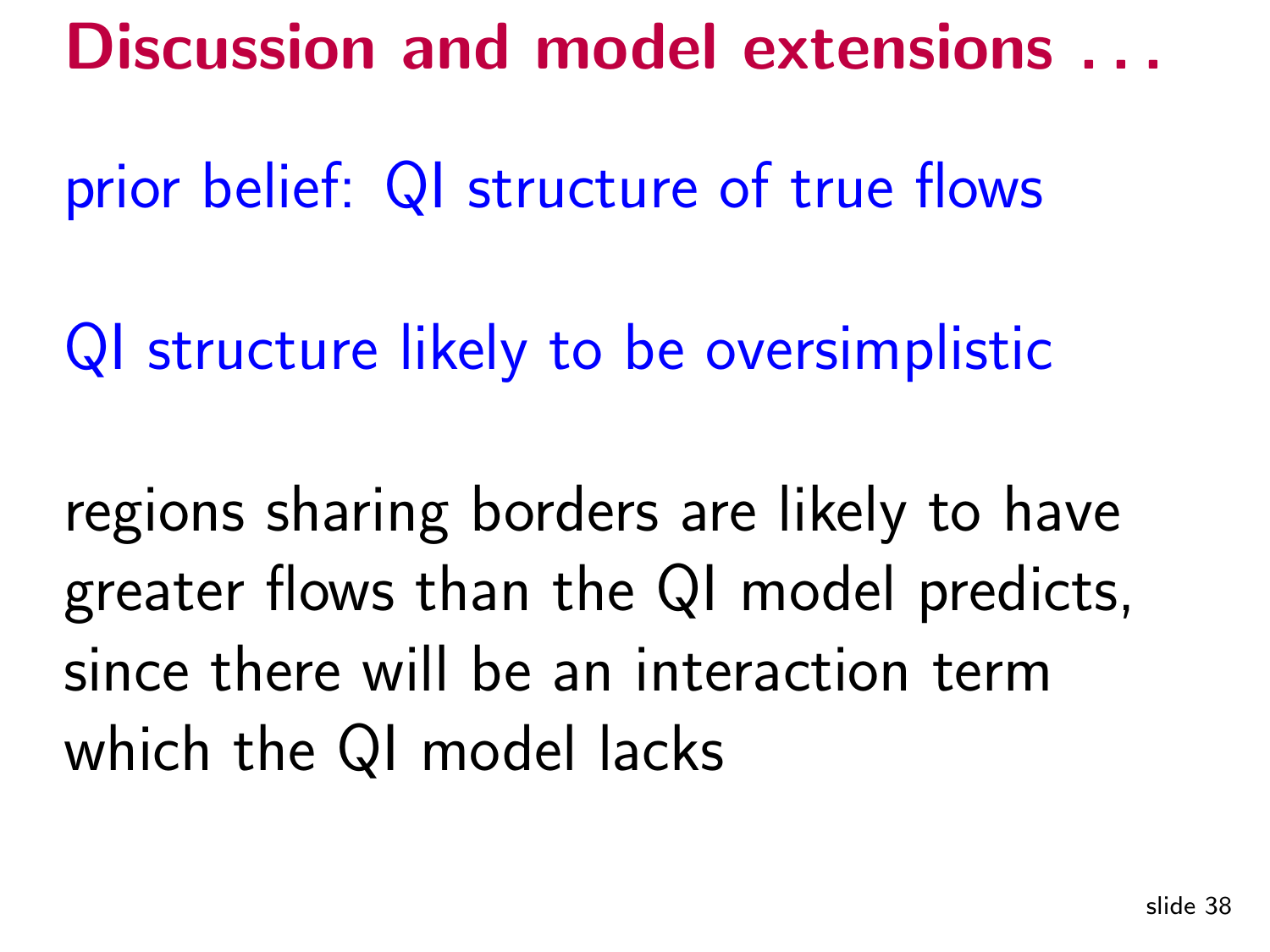Discussion and model extensions ...

possible to add <sup>a</sup> parameter for contiguityinto the modelling process

$$
\log y_{ij} = \mu + \alpha_i + \beta_j + \gamma d_{ij} \qquad i \neq j
$$

$$
d_{ij} = \begin{cases} 1 & i, j \text{ share a border} \\ 0 & \text{otherwise} \end{cases}
$$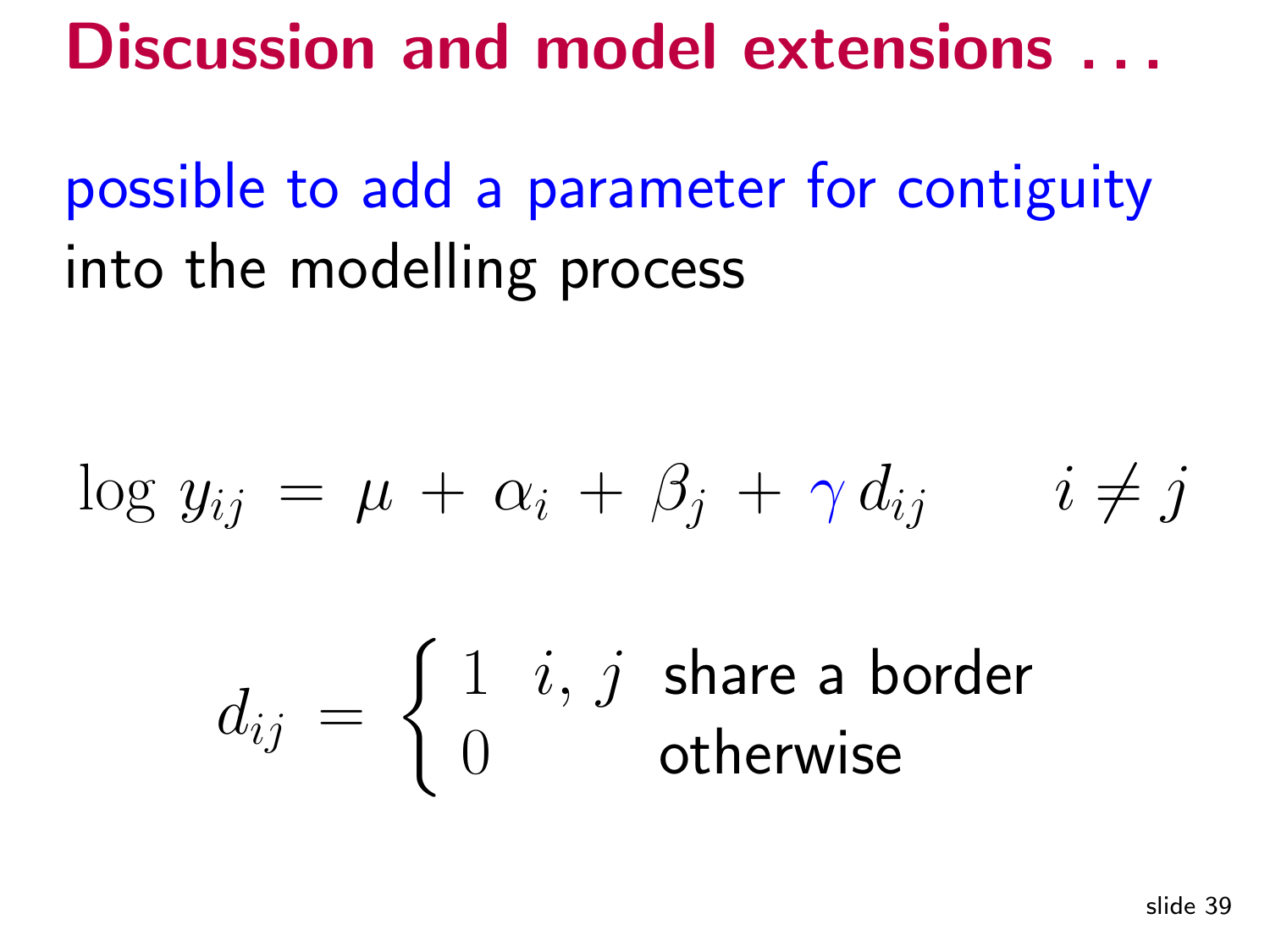# Bayesian modelling framework

individual migration flow estimates

with associated measures of precision

natural way to incorporate prior informationabout migration process and data quality

can combine multiple data sources

calibration to known marginal totals